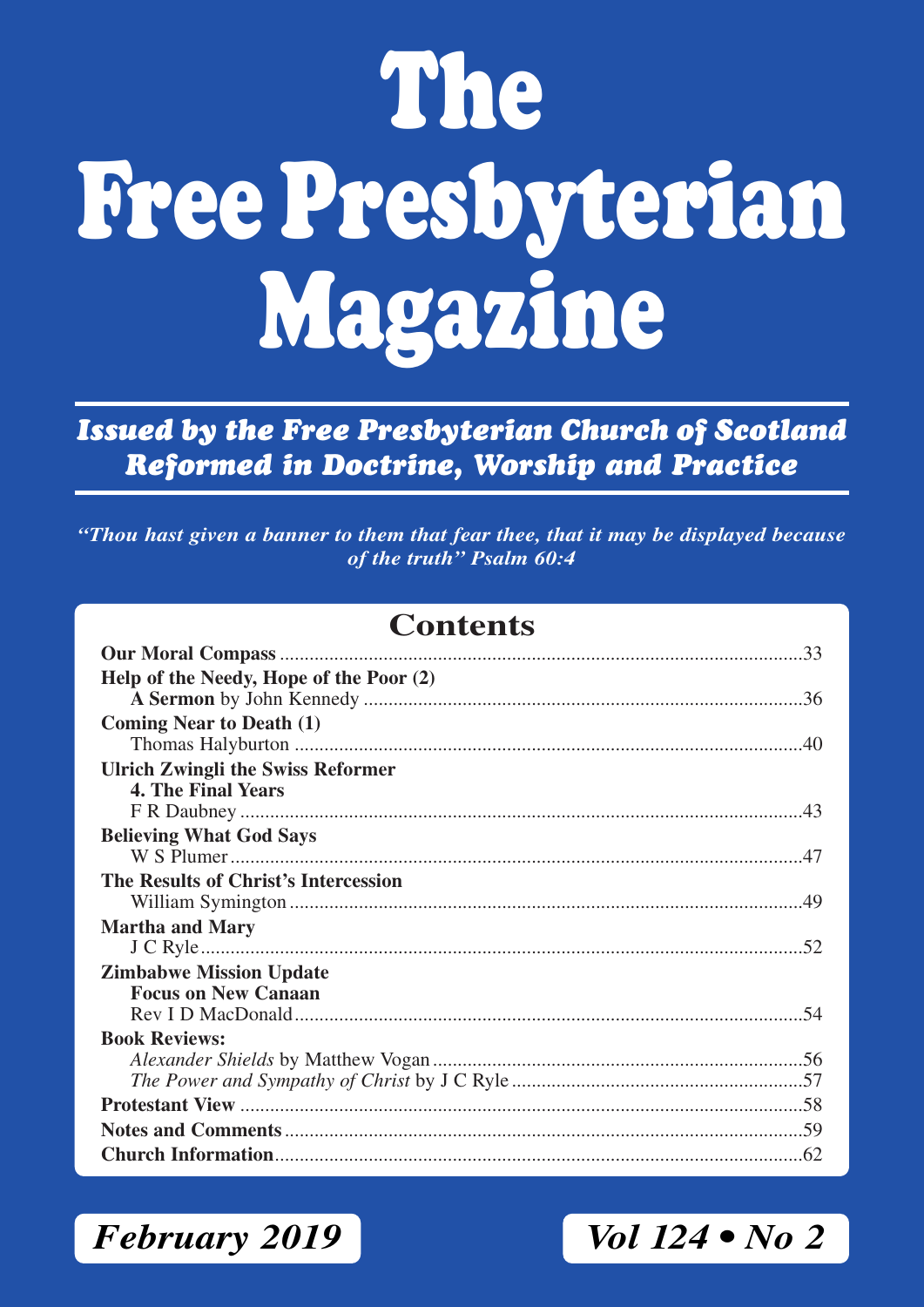### **The Free Presbyterian Church of Scotland**

**Moderator of Synod:** Rev A W MacColl MA PhD, F P Manse, Swainbost, HS2 0TA; tel: 01851 810228.

**Clerk of Synod:** Rev K M Watkins BA, F P Manse, Ferry Road, Leverburgh, Isle of Harris, HS5 3UA; tel: 01859 520271; e-mail: kmwatkins@fpchurch.org.uk.

**Assistant Clerk:** Rev J R Tallach MB ChB, 2 Fleming Place, Stornoway, HS1 2NH; tel: 01851 702501.

**General Treasurer:** Mr W Campbell, 133 Woodlands Road, Glasgow, G3 6LE; tel: 0141 332 9283, fax 0141 332 4271, e-mail: wc.fpchurch@btconnect.com.

**Law Agents:** Brodies LLP, 15 Atholl Crescent, Edinburgh, EH3 8AH; tel: 0131 228 3777.

#### **Clerks to Presbyteries:**

**Northern:** Rev D W B Somerset BSc DPhil, 18 Carlton Place, Aberdeen, AB15 4BQ; tel: 01224 645250.

**Southern:** Rev R MacLeod BA, 4 Laurel Park Close, Glasgow, G13 1RD; tel: 0141 954 3759.

**Western:** Rev D A Ross, F P Manse, Laide, IV22 2NB; tel: 01445 731340.

**Outer lsles:** Rev A W MacColl MA PhD, F P Manse, Swainbost, Isle of Lewis, HS2 0TA; tel: 01851 810228.

**Asia Pacific:** Rev G B Macdonald BSc, 60 Hamilton St, Riverstone, NSW 2765; tel. 02 9627 3408.

**Zimbabwe**: Rev S Khumalo, Stand No 56004, Mazwi Road, Lobengula, PO Magwegwe, Bulawayo; tel: 00263 9407131.

**Zimbabwe Mission Office:** 9 Robertson Street, Parkview, Bulawayo; tel: 002639 62636, fax: 002639 61902, e-mail: fpchurchheadoffice@gmail.com.

#### **Residential Care Homes:**

Ballifeary House, 14 Ness Walk, Inverness, IV3 5SQ; tel: 01463 234679.

Leverburgh Residential Care Home, Ferry Road, Leverburgh, Isle of Harris, HS5 3UA; tel: 01859 520296.

**Website of the Free Presbyterian Church of Scotland:** www.fpchurch.org.uk.

### **The Free Presbyterian Magazine**

Published by The Free Presbyterian Church of Scotland (Scottish Charity Number SC003545). Subscriptions and changes of address to be sent to the General Treasurer, Mr W Campbell, 133 Woodlands Road, Glasgow, G3 6LE; tel: 0141 332 9283. The subscription year begins in January. Prices are on back cover. One month's notice is required for change of address. Queries about delivery of the magazines should be sent to the General Treasurer, not the printer.

**Editor:** Rev K D Macleod BSc, 11 Auldcastle Road, Inverness, IV2 3PZ. Tel: 01463 712872; e-mail: kdmacleod@gmail .com. Unsigned articles are by the Editor.

**Editorial Board:** The Editor, Rev A W MacColl, Mr K H Munro, Rev D W B Somerset.

**Deadline for sending material to the Editor:** The beginning of the month previous to publication.

**The Gaelic Supplement** (quarterly): Editor: Rev A W MacColl MA PhD, F P Manse, Swainbost, Isle of Lewis, HS2 0TA. Available free on request.

**Youth Magazine:** *The Young People's Magazine*. Editor: Rev K D Macleod BSc.

### **Communions**

**January:** *First Sabbath:* Nkayi; *Fourth:* Auckland, Inverness, New Canaan.

**February:** *Second Sabbath:* Dingwall; *Third:* Stornoway; Carterton; *Fourth:* Zenka.

**March:** *First Sabbath:* Sydney, Tarbert; *Second:* Ness, Portree; *Third:* Halkirk, Kyle of Lochalsh; *Fourth:* Barnoldswick, *Fifth:* Ingwenya, North Tolsta.

**April:** *First Sabbath:* Laide; *Second:* Chesley, Maware, Staffin; *Third:* Gisborne; *Fourth***:** Glasgow, Mbuma.

- **May:** *First Sabbath:* Aberdeen, Donsa, Grafton, Leverburgh, London; *Second:* Achmore; *Third:* Edinburgh, Scourie; *Fourth***:** Chiedza.
- **June:** *First Sabbath:* Perth, Shieldaig; *Second:* Nkayi, North Uist, Santa Fe; *Third:* Lochcarron, Uig; *Fourth:* Bulawayo, Gairloch; *Fifth:* Inverness.
- **July:** *First Sabbath:* Beauly; *Second:* Bonar Bridge, Staffin, Vancouver; *Third:* Applecross, Fort William; *Fourth:* Auckland, Cameron, Vatten.

**August:** *First Sabbath:* Dingwall; *Second:* New Canaan, Somakantana; *Third:* Laide; *Fourth:* Farr, Stornoway, Zenka.

**September:** *First Sabbath:* Chesley, Sydney, Ullapool; *Second:* Halkirk, Munaka, Portree; *Third:* Tarbert; *Fourth:* Aberdeen, Barnoldswick; *Fifth:* Ingwenya.

**October:** *First Sabbath:* Dornoch, Grafton, Lochcarron, North Tolsta; *Second:* Gairloch, Ness; *Third:* London, Odessa; *Fourth:* Edinburgh, Gisborne, Mbuma, Uig.

**November:** *First Sabbath:* Leverburgh; *Second:* Glasgow; *Third:* Chiedza, Singapore.

**December:** *Third Sabbath*: Bulawayo, Santa Fe, Tauranga.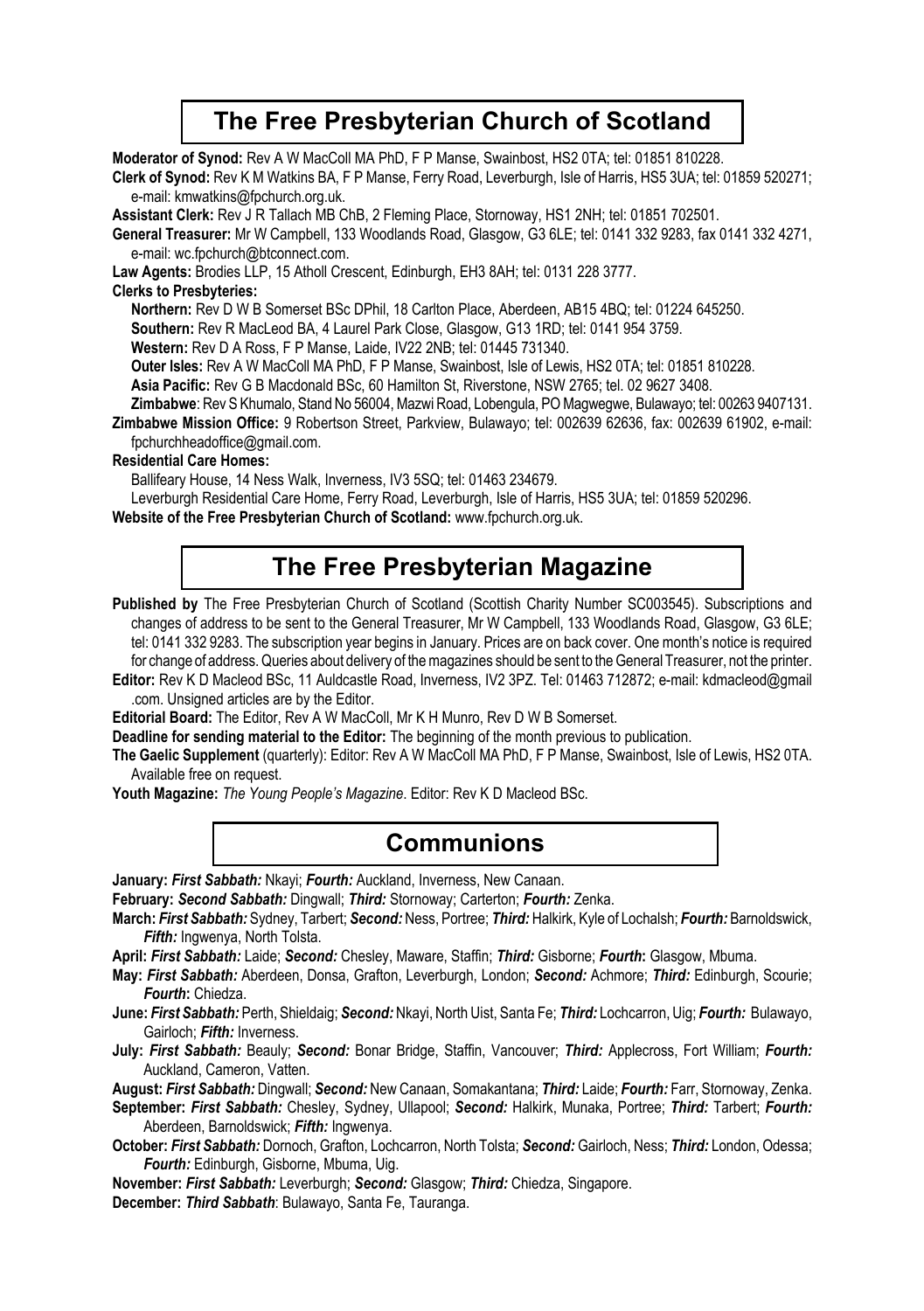# **The**

# **Free Presbyterian Magazine**

Volume 124 February 2019 Number 2

# **Our Moral Compass**

**O**n one of the opinion pages of *The Herald* newspaper recently,<sup>1</sup> the head-<br>ine over two letters to the editor was: "Clearly, Trump knows no moral In one of the opinion pages of *The Herald* newspaper recently,  $\frac{1}{2}$  the headcompass". In many respects it would not be easy to defend the morality of the President of the United States, but to say that any individual is altogether without a conscience is not accurate; everyone has principles of some kind by which they, at least to some extent, guide their actions. Yet these principles may be thoroughly selfish and wicked.

John Dick speaks of conscience as what "distinguishes right and wrong in actions, approves and disapproves, and anticipates the consequences whether good or evil. . . . It often exposes the vanity of our most specious pretences, and convicts us of sin, at the moment when we are employing our eloquence and sophistry to justify our conduct."2

A literal compass may not be well made and may therefore not be accurate; accordingly it may send people in the wrong direction; it is liable to lead those who use it into danger rather than keep them safe. So it is with a moral compass. God created mankind with a conscience; it functioned perfectly at first, until sin entered the world. One very serious result of the Fall was to damage the human conscience; it then pointed in the wrong direction; it became unreliable. A Hindu's conscience may keep him from eating beef although there is no proper authority behind the prohibition; a Roman Catholic's conscience may impel her to continue attending mass, although the mass is blasphemous. If conscience is to point in the right direction, it must be well informed; it must distinguish right and wrong on the basis of the Bible. Otherwise it is dangerous.

The issue of *The Herald* already quoted reported on a decision by the Students' Representative Council (SRC) at Glasgow University to ban an anti-abortion group, Glasgow Students for Life, from affiliating with it.<sup>3</sup> This prevents the group from, among other things, using rooms in the Student 1 On 23 November 2018.

2 Dick, *Lectures on Theology*, Tentmaker Publications reprint, 2004, vol 1, pp 480-1. <sup>3</sup>Similar bans have been put in place in other Scottish universities, at least one of which has been reversed.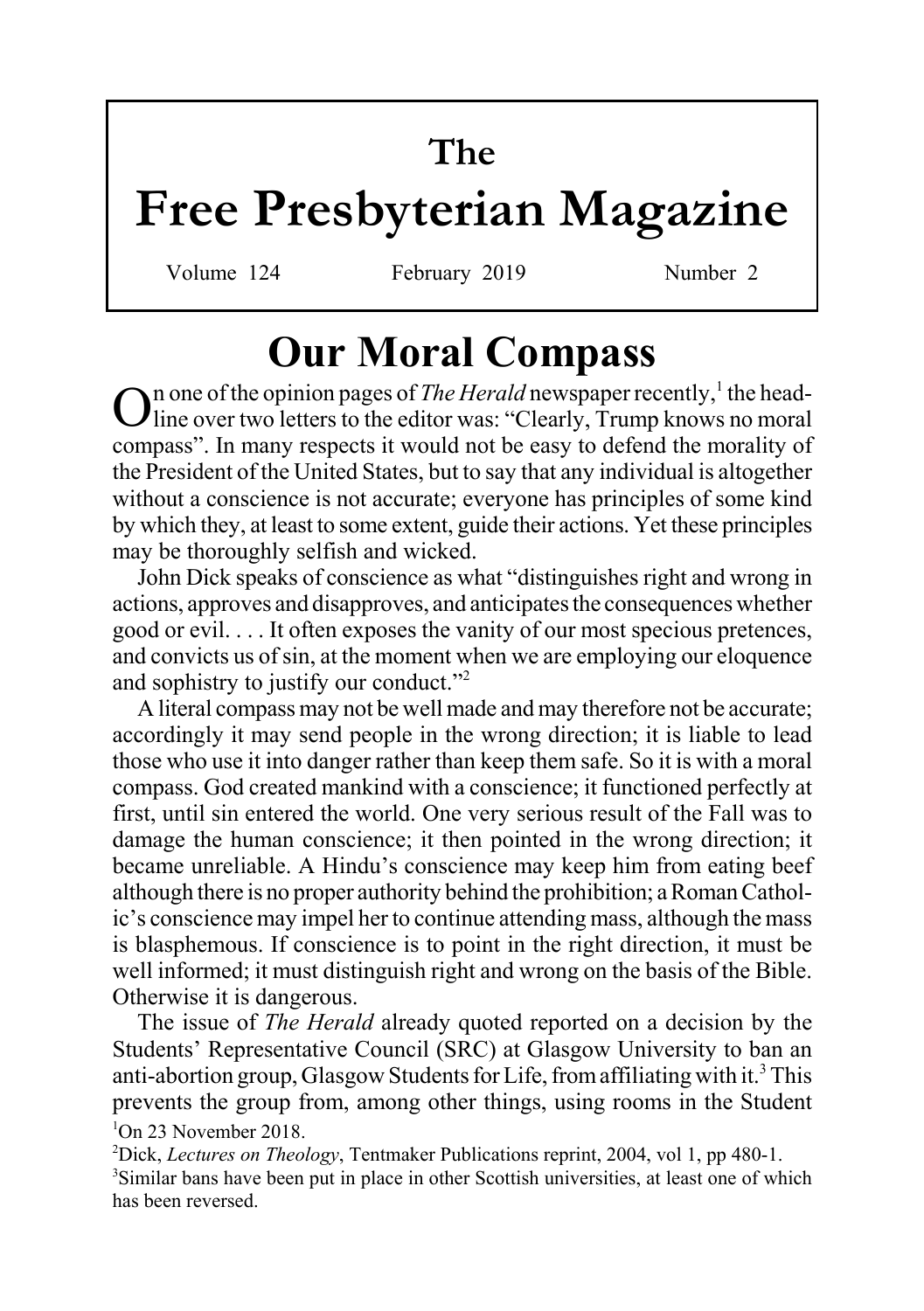Union buildings for meetings. The SRC president claims that "it would be contrary to our ethos to endorse a society which calls for limited rights for women". Now clearly she is using a moral compass which points her in the direction of promoting the right of women to have abortions, possibly without any restriction – to have their unborn children killed, even when there is no danger to the mother's life. There are moral principles in operation here, but they are wrong. The Bible precept, "Thou shalt not kill", applies to children in the womb as well as to older children and to adults.

People advocating unnecessary abortion – and the vast majority of abortions are unnecessary – need to have their moral compass reset. In other words, their conscience needs to be put right, to be aligned with true, scriptural principles. One can imagine a literal compass having to be sent back to its maker to be repaired; with a moral compass, *only* its Maker can realign it; only the Creator can change it so that it will function properly.

In fact all who follow the ways of the world need to have their moral compass reset – indeed all who are unconverted, no matter how religious they might be. So Saul of Tarsus, who was later to confess, "I verily thought with myself, that I ought to do many things contrary to the name of Jesus of Nazareth" (Acts 26:9). In particular, he explained, "many of the saints did I shut up in prison, having received authority from the chief priests; and when they were put to death, I gave my voice against them. And I punished them oft in every synagogue, and compelled them to blaspheme; and being exceedingly mad against them, I persecuted them even unto strange cities."

He did have a moral compass, but it was corrupted; his unbelieving heart was rejecting the evidence that Jesus of Nazareth was the Messiah. He was acting according to his religious principles, but these were seriously flawed. He needed to have his moral compass reset; he needed not only his conscience to be renewed but his whole heart. And that is what the risen Christ, working through the Holy Spirit, was to do for him – in an amazing display of mercy – when he was on his way to Damascus to continue his wicked, persecuting work against the followers of Christ.

With a renewed moral compass and a drastically-changed understanding of the Scriptures, Paul – now a sincere apostle of Christ – could say, "Herein do I exercise myself, to have always a conscience void of offence toward God, and toward men" (Acts 24:16). Previously his desire to have a clear conscience tied him to the traditions of the Pharisees, which Jesus had so strongly condemned. But if a conscience is to function properly, it must, like Paul's, become submissive to Scripture and remain submissive to Scripture in all sorts of circumstances.

Likewise we have the example of Joseph's conscience working in sub-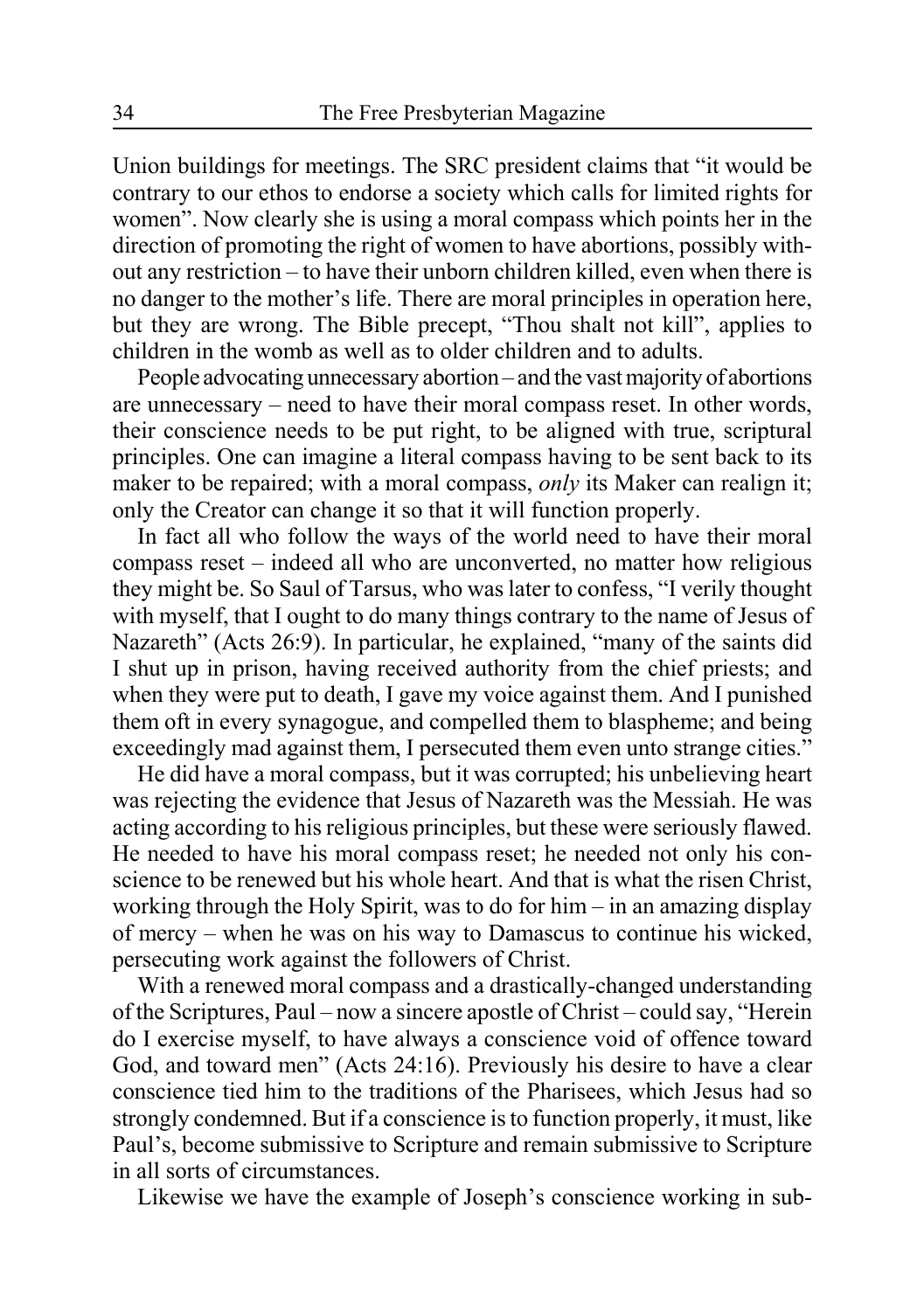jection to God's revealed will. When he was tempted by Potiphar's wife to commit adultery, his moral compass was functioning properly – he had a new heart – and he replied, "How then can I do this great wickedness, and sin against God?" (Gen 39:9). He might have said that this wickedness would have been against Potiphar – which would have been true – but far more significant in Joseph's thinking was the sinfulness of adultery in relation to God. This view of the matter will be foremost in the thinking of all whose moral compass is working properly.

The principles on which a properly-functioning conscience is to operate are summarised in the Ten Commandments, but all that is said throughout the Bible by way of moral teaching – expanding on the principles outlined in the Ten Commandments – is also part of what of what God has revealed so that conscience may be well-informed and so be able to distinguish right from wrong on a proper basis. Likewise the biblical accounts of what people both godly and wicked did are intended to help our conscience distinguish between right and wrong. We are to absorb these principles, seeking that the Holy Spirit would apply the truth made known to us in these various parts of Scripture – and so improve the accuracy of our moral compass. We should pray with Psalmist: "Teach me, O Lord, the way of Thy statutes; and I shall keep it unto the end" (Ps 119:27). And with Elihu: "That which I see not teach Thou me" (Job 34:32).

Clearly many of President Trump's statements show that, while he does have a moral compass, it does not function as it ought. Yet many of his most vocal opponents have a moral compass which is badly in need of major correction on issues such as abortion. The various nations very much need rulers who would rule in the fear of God – whether as a result of present rulers being converted and going on with their responsibilities but with their moral compass reset in line with the Bible, or else as a result of others being raised up who, already converted, have a well-informed conscience.

Yet we must bear in mind that rulers, particularly in a democracy, can only continue in office with some degree of consent from the governed. What need for us then to pray for the spread of the Word everywhere and that the Holy Spirit would apply it so that the consciences of very many people in all parts of society, in every land, would expose the vanity of their pretences and convict them of sin – even when these people have been most earnestly seeking to justify their conduct. We should also pray that the Spirit would be further poured out on those awakened, in connection with the gospel, so that they would be brought to submit to Christ as the Saviour of lost sinners. Then people and governments will submit to God's revealed will. Among many other blessings, children will be safe in the womb.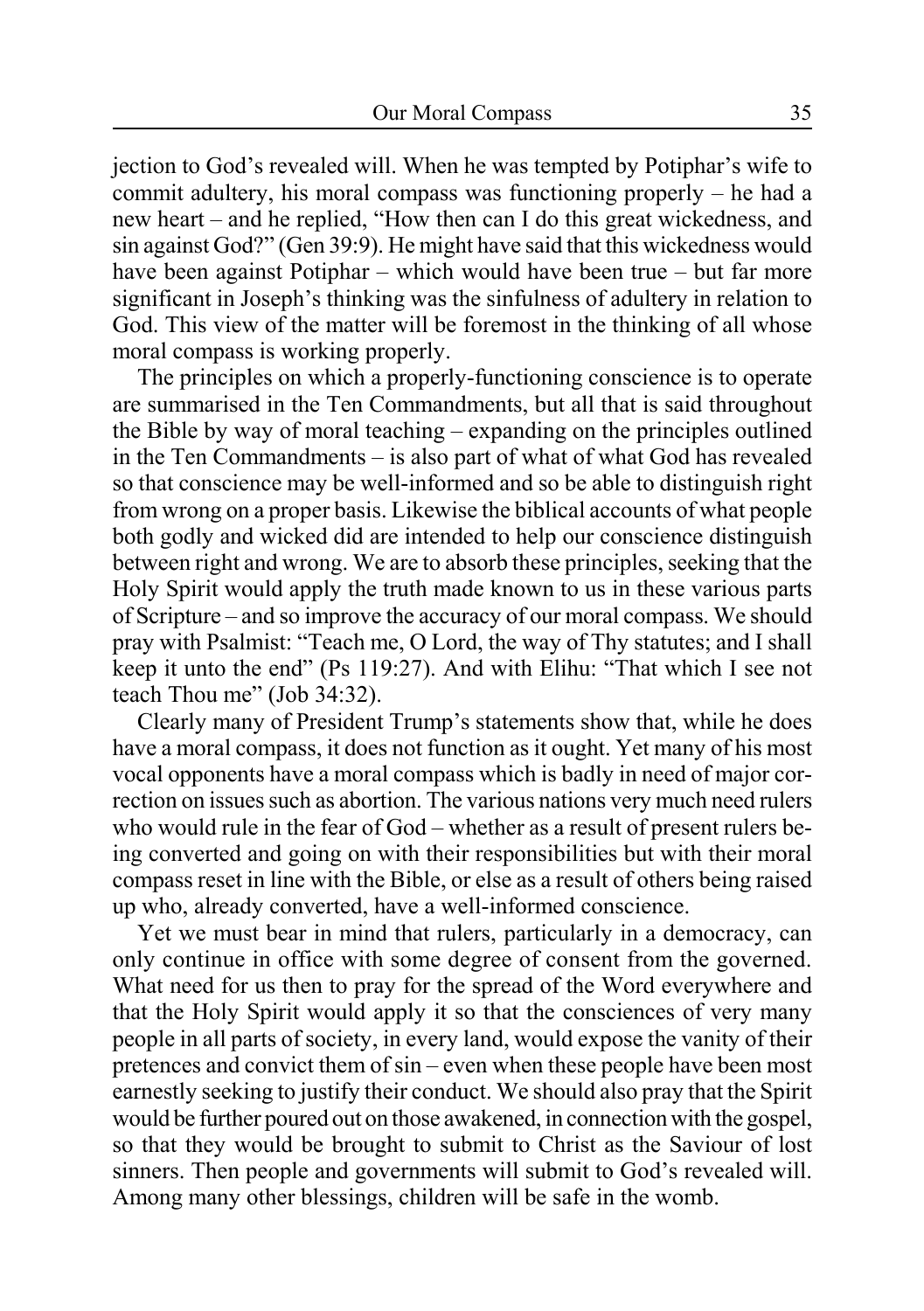# **Help of the Needy, Hope of the Poor (2)1**

**A Sermon by** *John Kennedy*

Psalm 9:18. *For the needy shall not alway be forgotten; the expectation of the poor shall not perish for ever.*

**4. God's words of grace about the poor and needy.** How well adapted  $\angle$  • they are to the case of those about whom they are spoken! "The needy" one is entirely dependent on the grace of God. He has only one friend to whom he can look for help; he hangs on the fact that this friend has remembered him; he has no other resource. And here is an assurance from this friend that he shall not be forgotten. This is a word of grace "in season" to him, as he is "needy". And as he is poor in spirit, "he hopes in the grace of God according to His word. He has his "expectation" and is often told that it shall perish, and he often fears that it will be so, and that his "expectation" shall leave him, to die for ever. But the Lord says of him that his "expectation shall not perish for ever". This is a word in season to the poor. O the infinite condescension and tenderness of divine love in thus encouraging the poor and needy!

(1.) "*The needy shall not always be forgotten*." How much depends on God remembering him! Indeed, his all depends on it. He has no one else to protect, to heal, to feed and to comfort him. And how much is expected of him! The needy one can never leave his sickbed, and yet he has to be in court, in the vineyard and on the battlefield. He must come into the King's presence, he must work in the King's vineyard and he must fight against the King's foes. What marvels must be wrought by his friend if all this can be secured at once! But this is all expected of "the needy" and he desires it. It is because of this he feels so needy, so entirely dependant on the wonder-working grace of Him who has promised to remember. To be in a hospital, in a royal court, in a vineyard, and on a battlefield all at once! Impossible, you say. To men, this is truly impossible, but not to God; and when He achieves this in befriending the needy, what "signs and wonders" they become under the working of His almighty hand! O how fruitful when the Lord remembers!

He "shall not always be forgotten". This meets his fear. There are times of pressing trial, when the Lord hides His face, and withholds conscious succour. His heart becomes faint, and his hope of help has almost died out within him. But the delay stretches wearyingly on, and no trace appears of the Lord coming. The great enemy finds in the dark day of trouble his oppor-

<sup>&</sup>lt;sup>1</sup>This is the final part of the sermon begun last month. It is taken, with editing, from the published volume of Kennedy's *Sermons*. The first part contained the first head: the description which it gives of the Lord's people: the needy, the poor.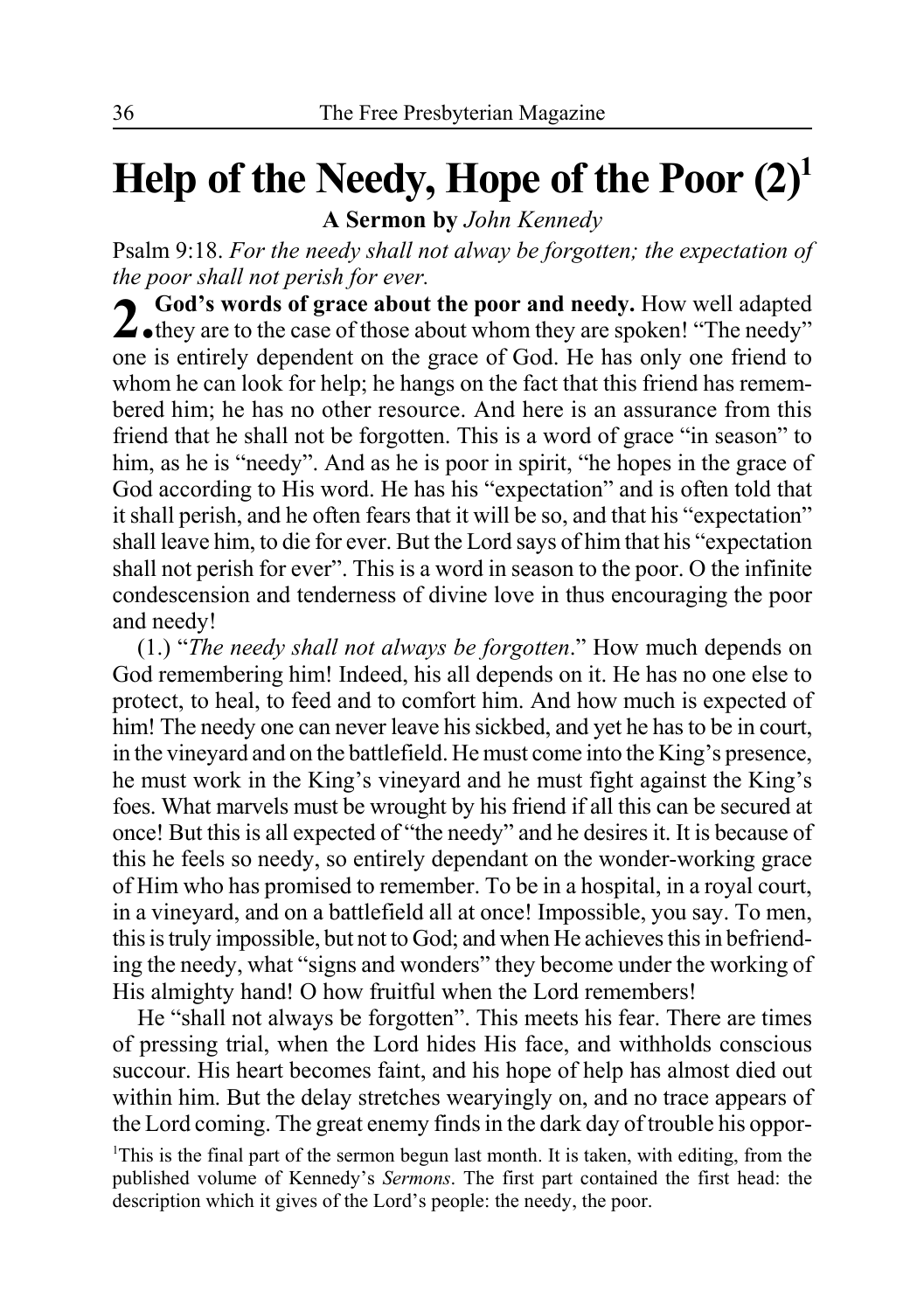tunity of tempting him to despair. Under the pressure of temptation he sinks in great deeps. He cries, "Will the Lord cast off for ever? And will He be favourable no more? Is His mercy clean gone for ever? Doth His promise fail for evermore? Hath God forgotten to be gracious? Hath He in anger shut up His tender mercies?" (Ps 77:7-9).

"How long wilt Thou forget me, Lord? Shall it for ever be?

O how long shall it be that Thou wilt hide Thy face from me?

How long take counsel in my soul, still sad in heart, shall I?

 How long exalted over me shall be mine enemy?" (Ps 13:1,2). Not always, the Lord says, shalt thou be forgotten. A "set time" of succour will come. "Still trust in God" and wait for His deliverance. But this promise does not imply that there are times when the Lord does forget the needy. It refers to such activity of His as will affect the consciousness and dispel the grief of the needy. This may be withheld for a season, and that season may be protracted, but in the Lord's time, which is the best time, light shall appear, and "at morn shall joy arise".

The needy one is never forgotten, so as not to be cared for. The Lord is always with him though he does not know it. Angels minister to him and encamp around him. And he is always remembered by the great High Priest within the veil. On His breastplate his name is written, and in His intercession his case is pled. "I will never leave thee nor forsake thee", is His promise, and it can never fail. And in that dark hour of trial and felt desertion, much was secretly done in defending him from the purposes of those who hated him and in weaning him from himself. For this, when the Lord shall yet show him how much he owed to His grace, he shall give hearty thanks to Him who caused "all things" to "work together for" his "good".

2. "*The expectation of the poor shall not perish for ever*." "The hope set before us" in the gospel is such that only the poor will avail themselves of it. It is only someone willing to be a debtor to the grace of God who can be kindly disposed towards such a hope. It is help in Another that is presented. All in that Other that meets the case of the needy is grace; and the only thing to hang by, in dependence on that grace, is "the Word of the Lord". And what but God-given life, and the drawing power of God, can ever raise that soul that has sunk in the depths of his corruption and guilt to exercise the hope of salvation? But the quickened poor ones, drawn by the Father, arise out of their despondency and wait for the salvation of the Lord.

This hope is all they have between them and death. One of them once said, and how many have joined him since, in singing:

"I fainted had, unless that I believed had to see

The Lord's own goodness in the land of them that living be" (Ps 27:13).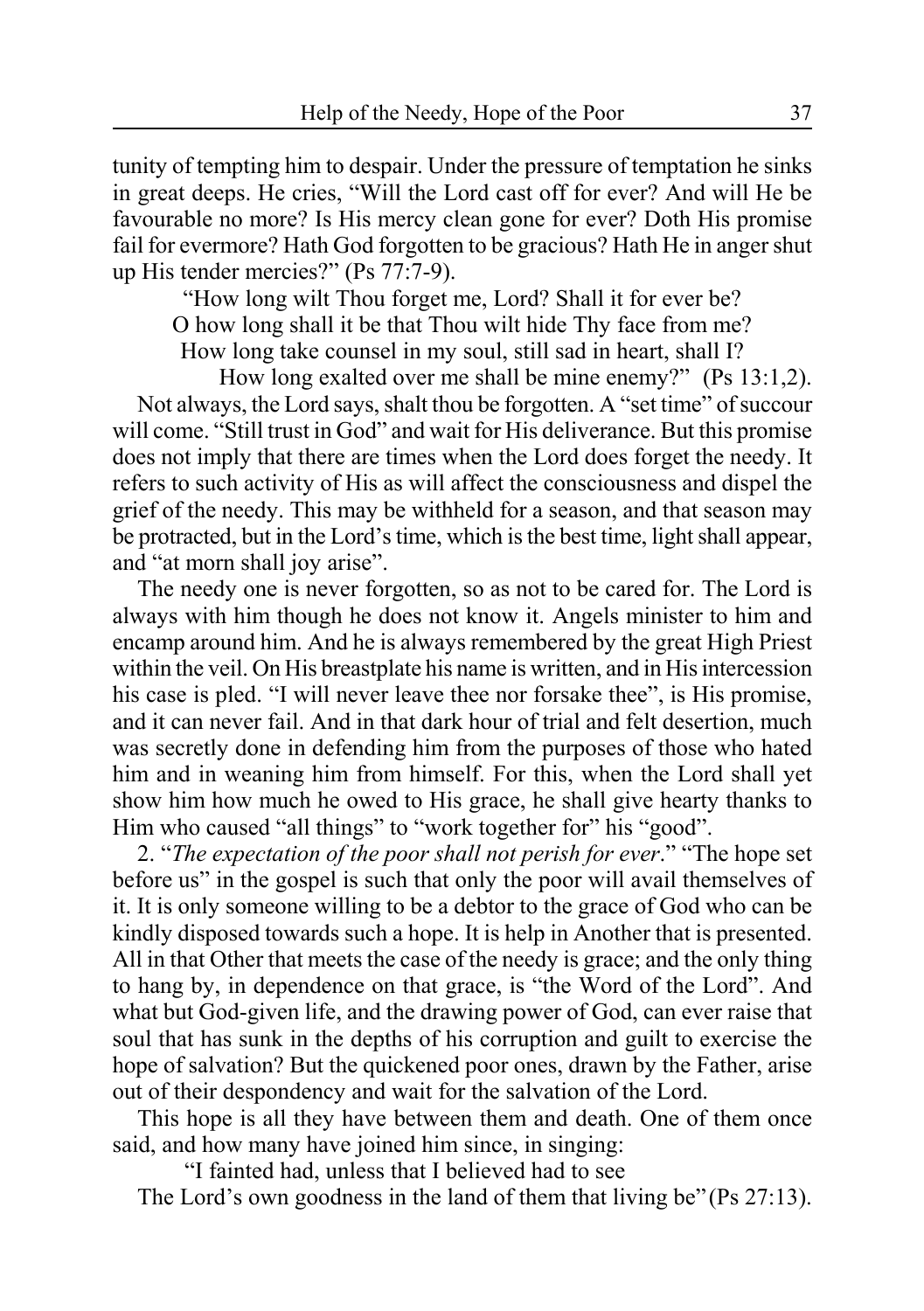"The expectation of the poor" shall never die out in his heart. Christ is its life; its wellspring is in the "God of hope"; and it is the Comforter's work to preserve it. Under such care it can never die. And the hope shall not be disappointed at last. Instead the poor shall then receive "exceeding abundantly above all that [he can] ask or think".

But will the hope of the poor not perish when it passes into possession and enjoyment? No indeed. Its life cannot die. It merely passes into the fullness of enjoyment. If hope has gone, it is only as the blossom passes away when displaced by the fruit. However beautiful the blossom was in its season, I cannot wish that it should always abide, for if it did not pass away, how could the fruit be reaped? The tree does not die when its bloom withers; its life only develops into its fullness of fruit. So is it with the life in hope; when it ceases to be in the form of "expectation", it is only because it has passed into the full form of enjoyment.

Faith and hope were born together of the Spirit. Together they remained in the heart of the pilgrim poor, "lovely and pleasant" while there, and in "death they are not divided". Useful to the Israelites were Moses and Aaron throughout their journeyings, but neither of the two went in with them into the land of promise. It was Joshua, who was reared and trained under them, who went as Israel's leader across the Jordan. Thus faith and hope, useful as they have been to the poor one, as he was passing through the wilderness of this world, must cease when the Jordan of death is crossed. Only the love which these graces were the means of cherishing shall pass with the poor one into the kingdom above.

**Application.** Friends, do not think that your religion can be the right thing if it lacks a consciousness of being "needy" and if its sustaining element is not "the expectation of the poor". Indeed to some of you it is a matter of indifference whether you have a religion of any kind. You are so engrossed with other matters that the needs of your soul and the claims of God are never wisely considered at all. And yet you know that you are an utter stranger to such a consciousness and such a hope as our text refers to.

You cannot but be constrained to acknowledge this when your attention is at all arrested to your condition. And yet your habitual judgement is that you can get on very well without having any fellowship with the "poor and needy". An unpleasant thought of their safety and of the danger of differing from them sometimes breaks in upon your slumber and breaks it up. But you shake the unpleasantness off and move onwards in the way of your heart. Friend, are you to leave off awakening to the end? If so, what an awful experience it shall be, for then it shall no longer be terror in prospect of the future, but horror amidst present wrath and crushing woe, while all hope has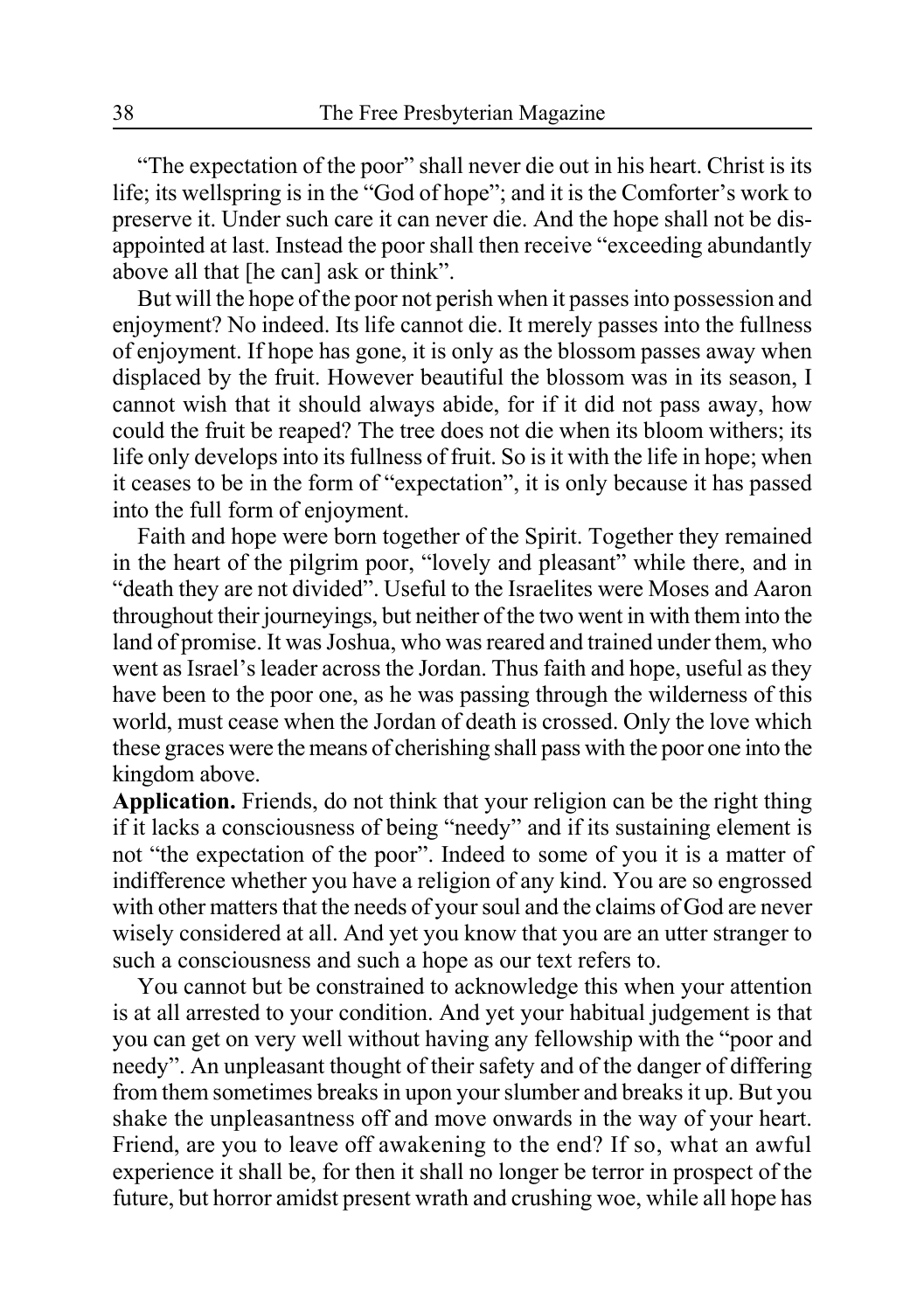utterly gone and it shall never visit your wretched soul to give it one moment's respite for ever.

And let none of you be content with putting on your religion, instead of seeking that God should put it within you. If He now does so, He will begin by putting your religion and your ungodliness into the same list, and denouncing both as sins, He will require you to forsake both together, while you confess both as your iniquity. But there are many who require only a mask and a cloak in order to make themselves religious after their fashion. An affectation of seriousness, with a public profession of being the Lord's, make up all their religion. A lie on their face and a theft on their back are all they have. Ah, friend, it will fare ill with you at last if this is all you have.

Let none of you fall into the fashion of the times, when all sense of need, all anxiety, godly fear and godly sorrow are being banished from the kind of religion that is in favour. A hope is reached that someone is already saved because he believed in certain statements regarding a universal love and a universal atonement and, resting on this faith, the religion of his future life becomes altogether an objective thing, a thing of memory, and a thing of service. It takes to do with the activities and not at all with the passive things of religious life. In the bustle of fussy service, the remembrance of a past faith is the one sustaining help.

O friends, do not imagine that any description of religion will avail you, except what is described and sealed as genuine in the Word of God. Do not be decoyed from this by the cheery aspect of a religion from which all sorrow, all self-examination and all consciousness of poverty are divorced. It may draw you into prominence in profession and service but, in the measure in which it does so, it will draw you away from God. "Except a man be born again, he cannot see the kingdom of God." And if you experience that change, you will be "poor and needy" in the kingdom of grace till you pass into the kingdom of glory.

There are some of you who find it easier to approach the Lord's people on this side of them than on any other. You know what it is to be "needy" and you know what it is to feel quite dependent on the Lord. But you fear that you lack true poverty of spirit, and you fear to exercise the hope of being remembered and helped. What, you are disposed to ask, will all my sense of need avail me if I am not in communication with the fullness of grace in Christ?

Friend, at any rate, your time of felt need is a time of starvation to your pride of heart. That cannot be loss. But you say, It cannot be gain to me if my soul is starving at the same time, and it must be so if I do not come in faith to Christ for grace to help me, and if to me His "flesh" is not "meat indeed" and His "blood drink indeed".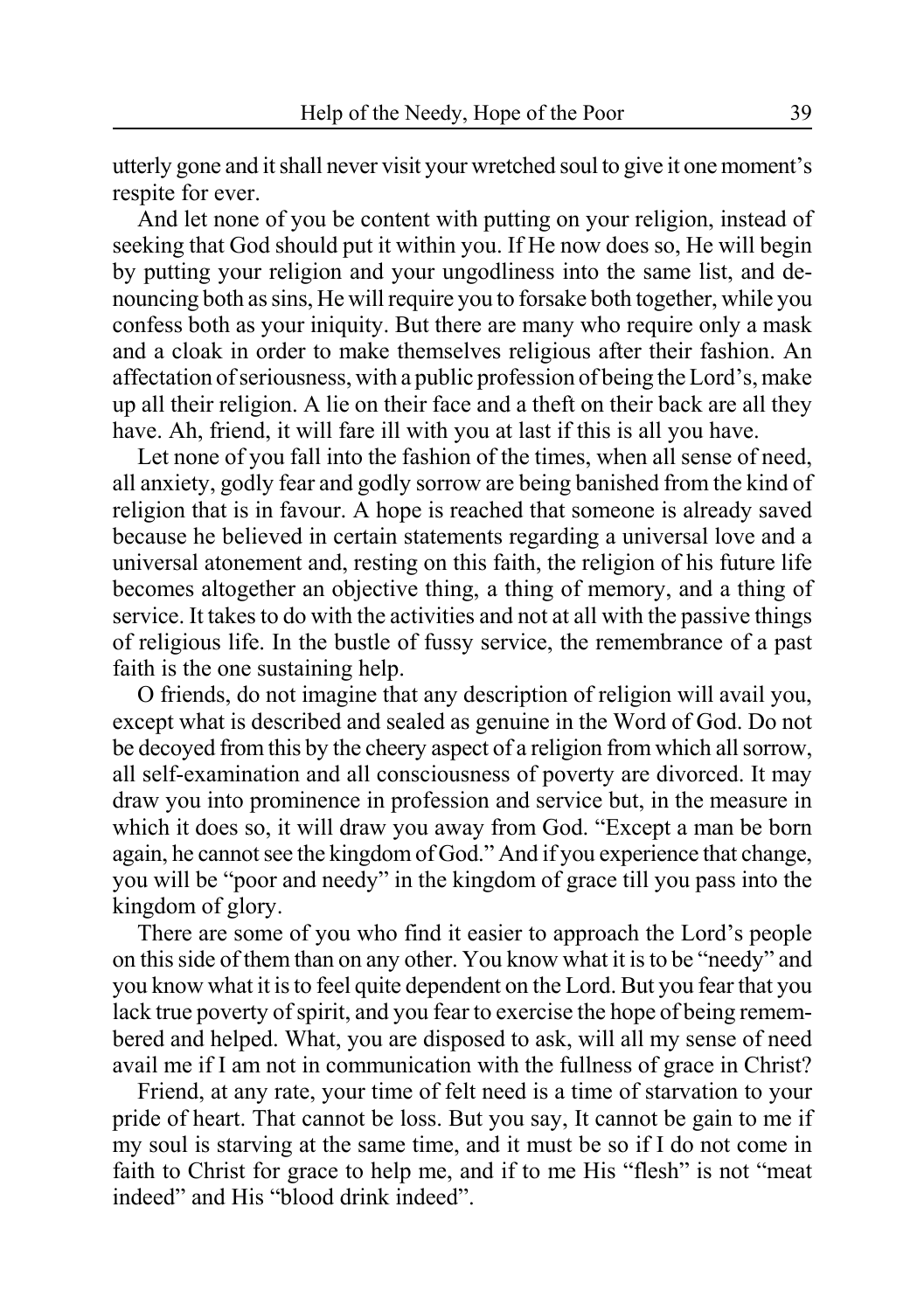It is well that you think so. Your desire betrays you. Your panting breaks through what hides you as one of the Lord's waiting ones. To that hunger the Lord shall give bread and to that thirst He shall give drink, for "the needy shall not alway be forgotten" and the Lord can supply him. "When the poor and needy seek water, and there is none, and their tongue faileth for thirst, I the Lord will hear them, I the God of Israel will not forsake them."

# **Coming Near to Death (1)1**

### *Thomas Halyburton*

September 17. When a friend came and asked him in the morning how he Shad rested the by-past night, he answered, "Not well", and told he had this night been sore tossed with the thoughts of eternity. "But", said he, "I dare not say they were distracting. My evidences are much clouded indeed; I have been thinking on the terrible things of God, and all that is difficult in death to a saint. All my enemies have been round about. I have had a great conflict, and faith like to fail. O that I may be kept now, in this last trial that is coming, from being an offence to His people."

*Afternoon.* When some of his brethren came in to visit him, he said to them, "I am but young and have little experience, but this deathbed now makes me old; and therefore I use the freedom to exhort you to faithfulness in the Lord's work. You will never repent of this; He is a good master. I have always found Him so; if I had a thousand lives, I would think them all too little to employ in His service."

All this day and some days preceding he was under a cloud and desertion.

*September 18.* When a friend returned to ask him how he was in the morning, he broke silence with these words: "O what a terrible conflict had I yesterday! But now I can say, I have fought the good fight, I have kept the faith (2 Tim 4:7). Now He has filled my mouth with a 'new song' (Ps 40:3), 'Jehovah-jireh . . . in the mount of the Lord' (Gen 22:14). Praise, 'praise is comely for the upright' (Ps 3:1). Shortly I shall get another sight of God than ever I had, and be more meet to praise Him than ever. O the thoughts of an incarnate God are sweet and ravishing! And O how do I wonder at myself that I do not love Him more, that I do not admire Him more! O that I could

<sup>1</sup> This is an extract, lightly edited, from "an account of some of his last words on his deathbed" in 1712. A quotation from this account appeared in the first article in last month's *Magazine*. The "Account" was published in Halyburton's *Memoirs* and has been reprinted in *Faith and Experience*, volume 4 of the James Begg Society edition of Halyburton's *Works* (available from the Free Presbyterian Bookroom).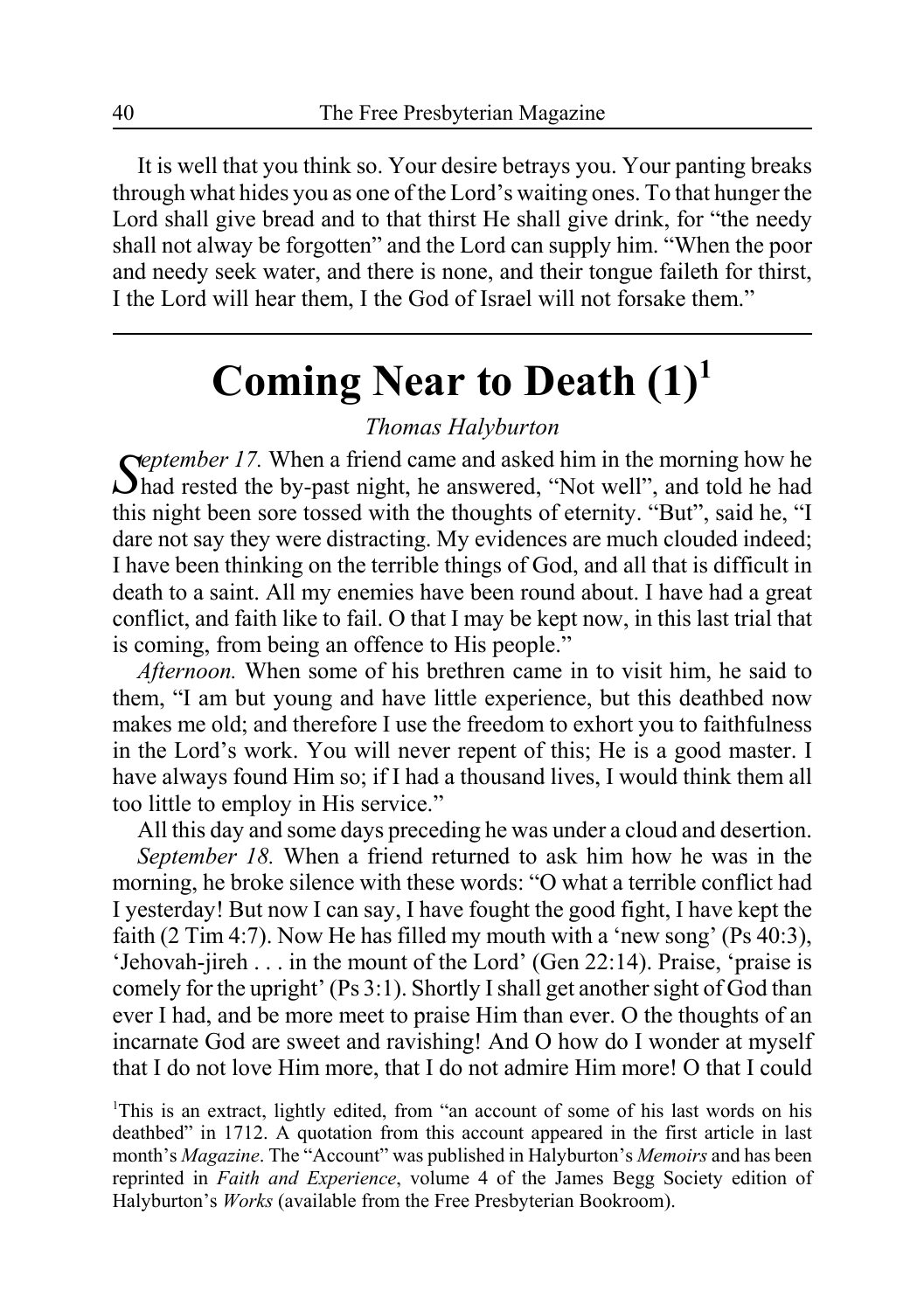honour Him! What a wonder that I enjoy such composure under all my bodily trouble, and in view of approaching death! O what a mercy that I have the use of my reason till I have declared His goodness to me!"

To his wife, he said, "He came to me in the third watch of the night, walking upon the waters; and He said to me, 'I am Alpha and Omega, the beginning and the end' (Rev 1:8); 'I am He that liveth, and was dead; and . . . I am alive for evermore . . . and have the keys of hell and death' (Rev 1:18)." And he added, "He stilled the tempest, and O there is a sweet calm in my soul".

Afterwards, when desired to be tender of his health, he said, "I'll strive to last as long as I can, and I'll get to my rest ere it be long. I have no more to do with my time, but to measure it out for the glory of God."

Then he said, "I'll see my Redeemer stand on the earth, at the last day, (Job 19:25); but I hope to see Him before that, the 'Lamb . . . in the midst of the throne' (Rev 7:17). O it will be a beautiful company: 'the spirits of just men made perfect' (Heb 12:23), and 'Jesus the Mediator of the new covenant' (Heb 12:24). O for grace, grace to be patient to the end!" Then he desired a minister to pray. . . .

Seeing his youngest child, he caused them to bring her to him and said, "Mady," my dear, "the Lord bless you; the God of your father and of my father bless you, the God that fed me all my life, the angel that redeemed me from all evil, bless you and the rest, and be your portion. That is a goodly heritage, better than if I had crowns and sceptres to leave you. My child, I got you from Him, and I give you to Him again."

To his wife, he said, "My dear, encourage yourself in the Lord; He will keep you, though you even come among enemies' hands; surely He will cause the enemy to treat you well". And then, declaring his willingness to part with his dearest relations, he said, "This is the practice of religion. Sirs , this is a practical part of religion: to make use of it when we come to the strait. This is a lesson of practical divinity."

When the physician came in, he said, "Is my pulse weak, doctor?" *Answer*: "Yes, but I have seen it as weak". Then he said, "Doctor, as to this piece of work, you are near an end with it. I wish you may lay it to heart; it will come to your door also, and it is a business of great moment, to die like a Christian; and it is a rarity. Christ Himself has told us, that there are but few that shall be saved (Lk 13:23) even among them who are called outwardly. I wish the Lord Himself may show you kindness. The greatest kindness I am now capable to show you is to commend serious religion to you. There is a reality in religion, doctor; but this is an age that has lost the sense of it. He has not said to the house of Jacob, Seek ye My face in vain (Is 45:19). Atheists will see one day whether it be so or not.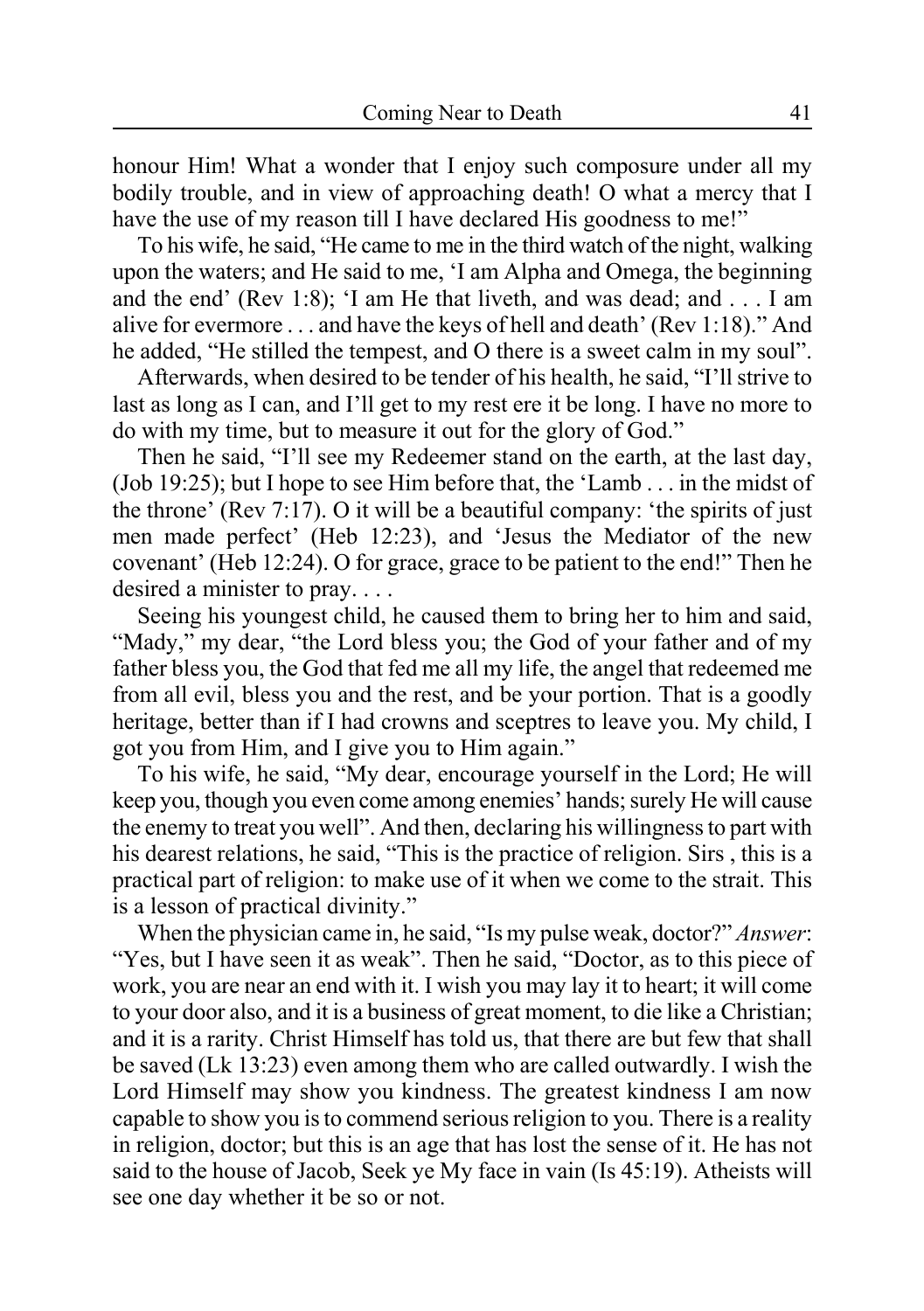"I bless God, I was educated by godly parents in the principles of the Church of Scotland. I bless Him that, when I came to riper years, I did, on mature deliberation, make them my choice; I bless the Lord I have been helped ever since to adhere to them without wavering; I bless Him, I have seen that holiness yields peace and comfort in prosperity and adversity. What should I seek more, or desire more, to give evidence of the reality of it? Therefore 'I am not ashamed of the gospel of Christ; for it is the power of God unto salvation to every one that believeth' (Rom 1:16). I am so far from altering my thoughts of religion, by reason of the present contempt thrown on it and opposition made to it, that this endears it the more to me.

"As to the simplicity of gospel worship, many must have gaudy pomp nowadays in worship, it is an evidence of the decay of religion; for when people lack the power and spirituality of it, they must have something to please the carnal heart. This is my sense of it, and it is 'the words of truth and soberness' (Acts 26:25); and I speak as being shortly to appear in judgement, and hope to give an account of this with joy (Heb 13:17) as a part of the testimony of Jesus.

"Well, doctor, the Lord be with you, and persuade you to be in earnest. I return you thanks for your diligence. Is my pulse low?" *Answer*: "Yes". He replied, "I am very well pleased. I would have been content to have been away long ere now. I found my spirits failing. It is but a few strokes more, and victory, victory for evermore, through the Captain of our salvation."

After a pause, he said, "Everyone that is in Christ Jesus must be a new creature; he must have union with Christ and have a new nature that is the groundwork of religion. The Christian religion is little understood by the most part of us; O the gospel of Christ! How purely it was preached in this place<sup>2</sup> when I was at the university; though I found not the sweetness in it at the time when I heard others preach on these subjects, I found it since, and it has fallen on me like showers on the mown grass. Verily there is a reality in religion; few have lively impressions of it.

"Now get acquaintance with God; the little acquaintance I have had with God, within these two days, has been better than ten thousand times the pains I have all my life been at about religion. It is good to have Him to go to when we are turning our 'face to the wall' (2 Ki 20:2); He is known for a refuge in the palaces of Zion (Ps 48:3), 'a very present help in trouble' (Ps 46:1).

"O there is a strange hardness in the heart of man! I believe there are few men come to age but, when they see others dying, have a conviction that they must die and yet are not duly affected with it. . . . But they have Moses and the prophets; if they will not hear them, neither would they hear though <sup>2</sup>St Andrews.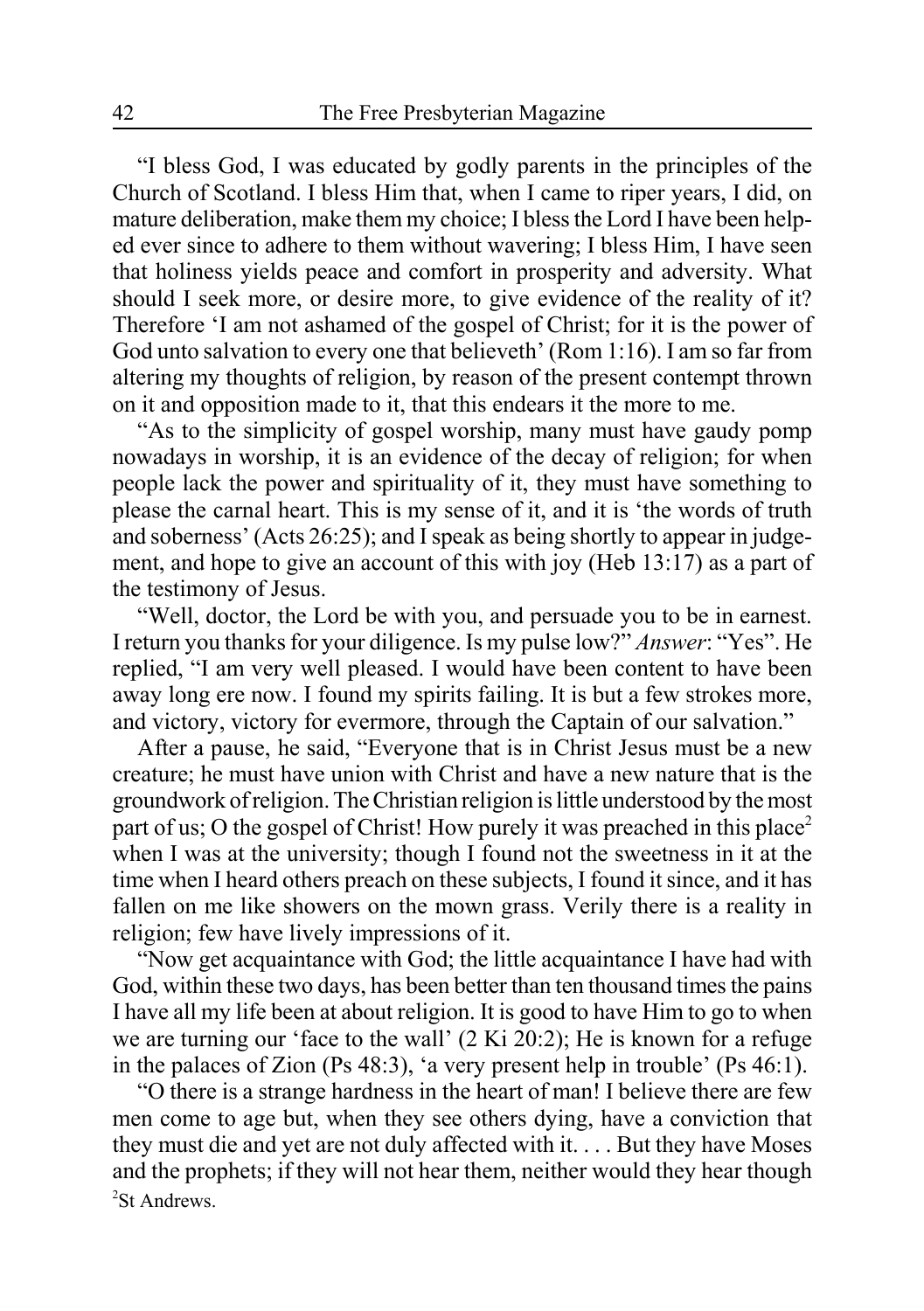one should rise from the dead (Lk 16:29-31). We must have an ear from God before we can hear. Ye hear not My words, says Christ, "because ye are not of God" (Jn 8:47). However, whether people will hear or whether they will forbear, it is our duty, whom the Lord has employed to preach His gospel, to speak His Word. And when we are dead and rotten, what we speak of His word, in the name of the Lord, will take hold of them.

"We must have patience to wait till He come; 'yet a little while, and He that shall come will come, and will not tarry'; and till He come, 'the just shall live by faith: but if any man draw back,' says the Lord, 'My soul shall have no pleasure in him' (Heb 10:37,38). To point once heavenward and then draw back is a dangerous thing.

"We are foolish creatures, we would have all the trial at our disposal and limit the Lord as to the circumstances of our trial. Why should I complain of a little trouble in lying on the bed? Blessed be God, there is an everlasting rest. Yea, Christ has perfumed a bed of languishing and a grave; He has unstinged death."

### **Ulrich Zwingli the Swiss Reformer**<sup>1</sup> **4. The Final Years**

#### *F R Daubney*

The Reformation in Zurich continued apace. Although he was a keen musician, Zwingli eliminated instrumental music from church, stating that God had not commanded it in worship. He condemned singing in Latin and priestly chanting but encouraged vernacular psalm-singing. Leo Jud, now pastor in St Peter's in Zurich, at this time publicly called for the removal of icons, pictures and statues from churches. Determined lay people demanded the abolition of customs and practices they considered unscriptural. Jud and Zwingli went out preaching in monasteries and convents and, as a result, many nuns and monks deserted and others were pensioned off. Church properties were put to secular uses and their income went to establish new welfare programmes for the poor. The method used in Zurich became a pattern for helping the poor in years to come.

Ten months after the First Disputation, the Great Council called another, even larger, disputation to settle the matter of images and church decorations. The essence of the mass and its sacrificial character were also discussed. The Council wanted it to be a Confederation affair, so not only were the clergy

<sup>1</sup>The previous section of this Theological Conference paper noted Zwingli's appointment to the main church in Zurich and the progress of the Reformation in Switzerland.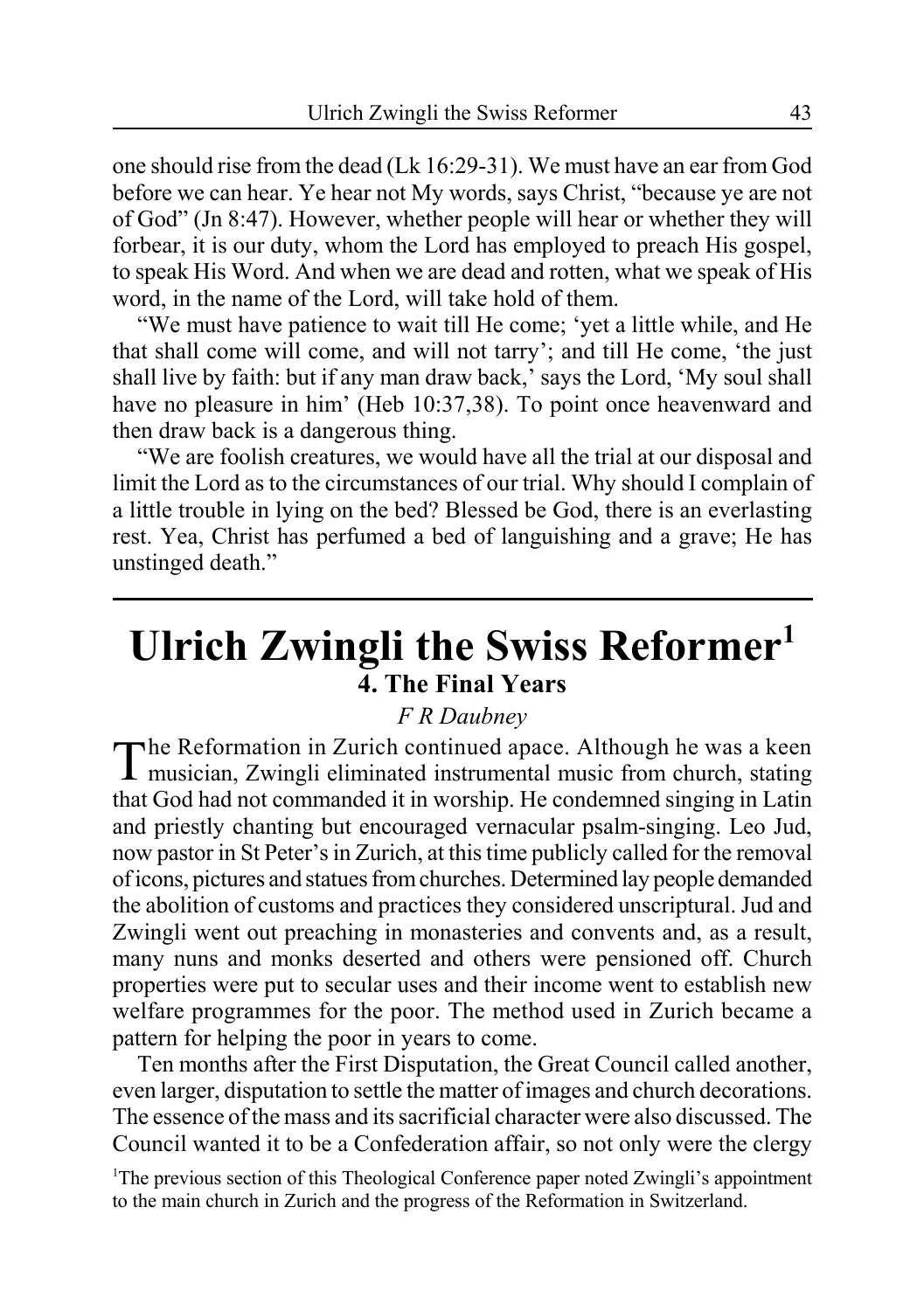and lay people of Zurich invited this time, but also academics from Basel, clergy from other dioceses and representatives from all the other cantons. Nine hundred attended, including 350 priests, but neither the bishop nor the other cantons sent representatives. The controversy about images and the mass were discussed, but the arguments led to the question as to who had authority to decide these issues – the Council or ecclesiastical government.

Zwingli was keen that the Reformation would have the support of the Council, whereas his more radical supporters argued that it is the Spirit of God that judges and therefore any changes should be implemented even without the Council's backing. In the end a middle way was found: pastors were required to preach on the subject of images with a view to changing the views of the people and getting them to remove the images voluntarily. This was acceptable to the Council, who also sent out a summary of evangelical teaching, written by Zwingli, to all clergy and members of the Confederation. The Second Disputation reaffirmed the role of Canton government and strengthened Zwingli's position.

From then on, the issue in Zurich was no longer whether the Roman Church was right or wrong, but when and how its doctrines and practices should be replaced. In 1525 the Council was requested to do away with the mass. In its place the sermon became the focal point of the service and communion was held four times a year, with the congregation sitting at tables and wooden cups and plates being used.

Around this time Berthold Haller, a faithful preacher in Berne, wrote to Zwingli to say that he could no longer endure the fierce opposition and unjust treatment he was facing and that he intended to resign his pulpit. Zwingli replied, "I too feel discouraged when unjustly assailed, but Christ rouses my conscience by His terrors and His promises. He alarms me by saying, 'Whosoever shall be ashamed of Me before men, of him will I be ashamed before My Father,' and He strengthens me by adding, 'Whosoever shall confess Me before men, him will I also confess before My Father'. O my dear Berthold, take courage." Haller did take courage and continued to preach and promote the gospel.

Among his other reforms, Zwingli came to the belief that baptism had no power to convert but was a New Testament symbol, equivalent to circumcision, committing children to a Christian lifestyle and parents to educate them accordingly. In 1525 he produced a tract on the subject. The Radicals (who believed that Zwingli was reforming too slowly) at this time rejected infant baptism altogether and began to practise adult baptism as a sign of conversion. They became known as the Anabaptists, and went on to replace public worship with private meetings and discussions about the Bible, and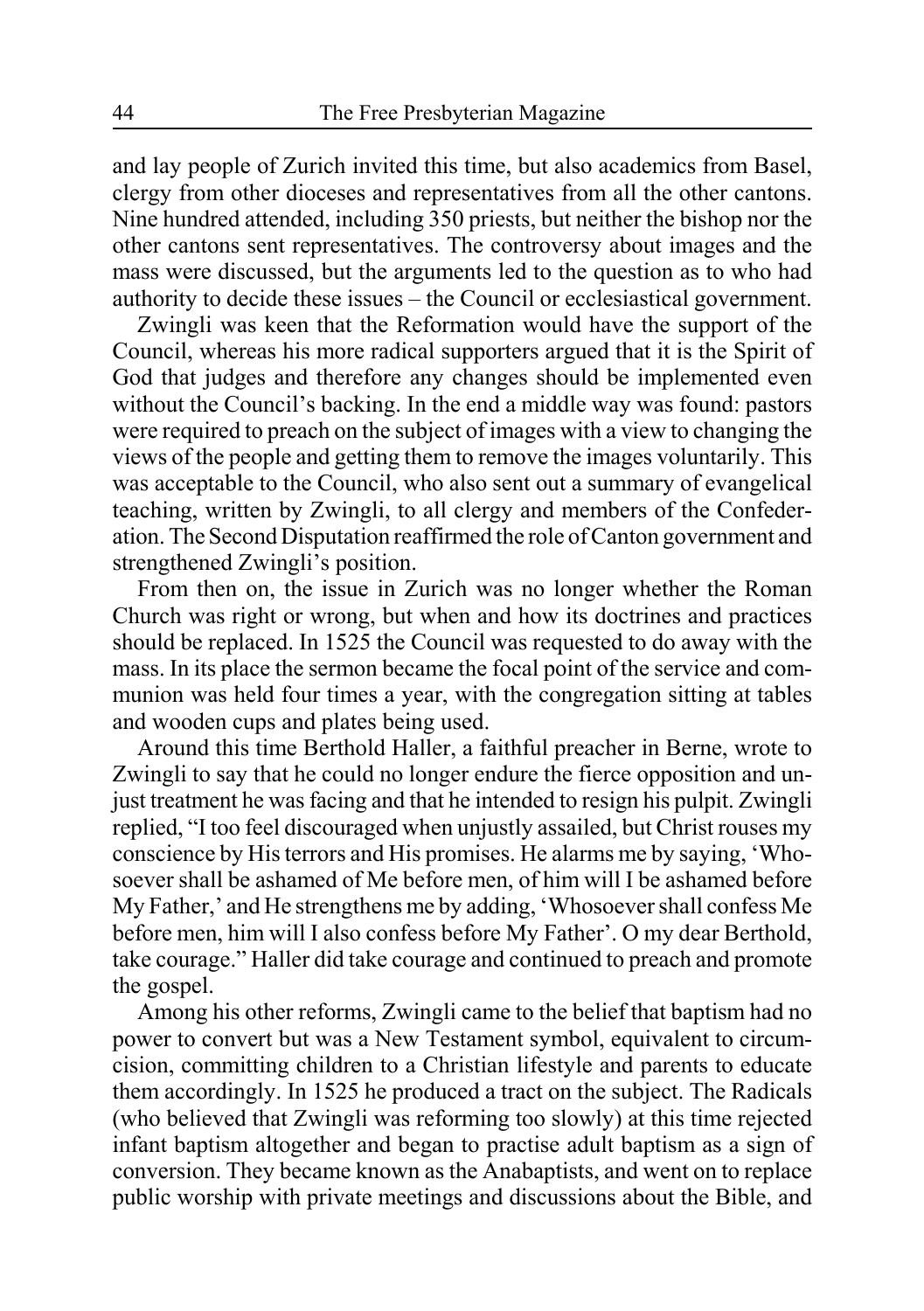they rejected civil government altogether. Debates were held but to no avail, and in 1526 the Council forbade the rebaptizing of anyone, under penalty of death. The Anabaptists were thereafter cruelly persecuted and driven from Zurich; one of their leaders, Felix Manz, was executed by being drowned in the lake.

The five neighbouring papal cantons (Uri, Schwyz, Unterwalden, Lucerne and Zug) were deeply unhappy that the Reformation was prospering in Zurich and Berne. In May 1526 they demanded that a public disputation be held in Baden. The Great Council refused to let Zwingli go lest he be murdered and instead Oecolampadius from Basel and Haller from Berne defended the doctrines of the Reformation against the Romanist Dr Eck. Although he could not be there in person, Zwingli was kept informed of proceedings and supported his brethren by prayers and advice. Eck, despite his rhetoric and bombast, was unable to substantiate the position of Rome from Scripture and could only resort to tradition and the Fathers. It was accepted that the Reformers had reasoned best, but in the end Eck's theses were received by the vast majority and it was formally resolved that Zwingli, as leader of the Reformers, and those who had defended his doctrines at the disputation, should be excommunicated from the "Holy Catholic Church".

*The First Kappel War.* The five Roman Catholic cantons continued in their opposition and formed an alliance with Austria with the aim of preventing Zurich spreading Protestantism over territories ruled jointly by the Confederation. Reformers were persecuted and in 1529 a Zurich minister on a preaching expedition was seized and burnt at the stake. In fear of further persecution, Zurich declared war on the five cantons and, with allies from other cantons, particularly Berne, marched with 30 000 men to Kappel, on the border with Zug, Zwingli accompanying the army as chaplain.

In him the reformer, the statesman and the patriot were one. He appealed to the examples of Joshua and Gideon, perhaps forgetting the difference between the old and the new dispensations. "Let us be firm," he had written to his peace-loving friends in Berne (30 May 1529), "and fear not to take up arms. This peace which some desire so much is not peace but war, while the war that we call for is not war but peace. We thirst for no man's blood, but we will cut the nerves of the oligarchy. If we shun it, the truth of the gospel and the ministers' lives will never be secure among us." In the camp, Zwingli or one of his colleagues preached daily; prayers were offered before each meal; psalms, hymns and national songs resounded in the tents; gambling and swearing were prohibited, and disreputable women were excluded.

In the end no fighting took place and a peace treaty was signed, the terms of which were dictated by the Reformers – the five states were to renounce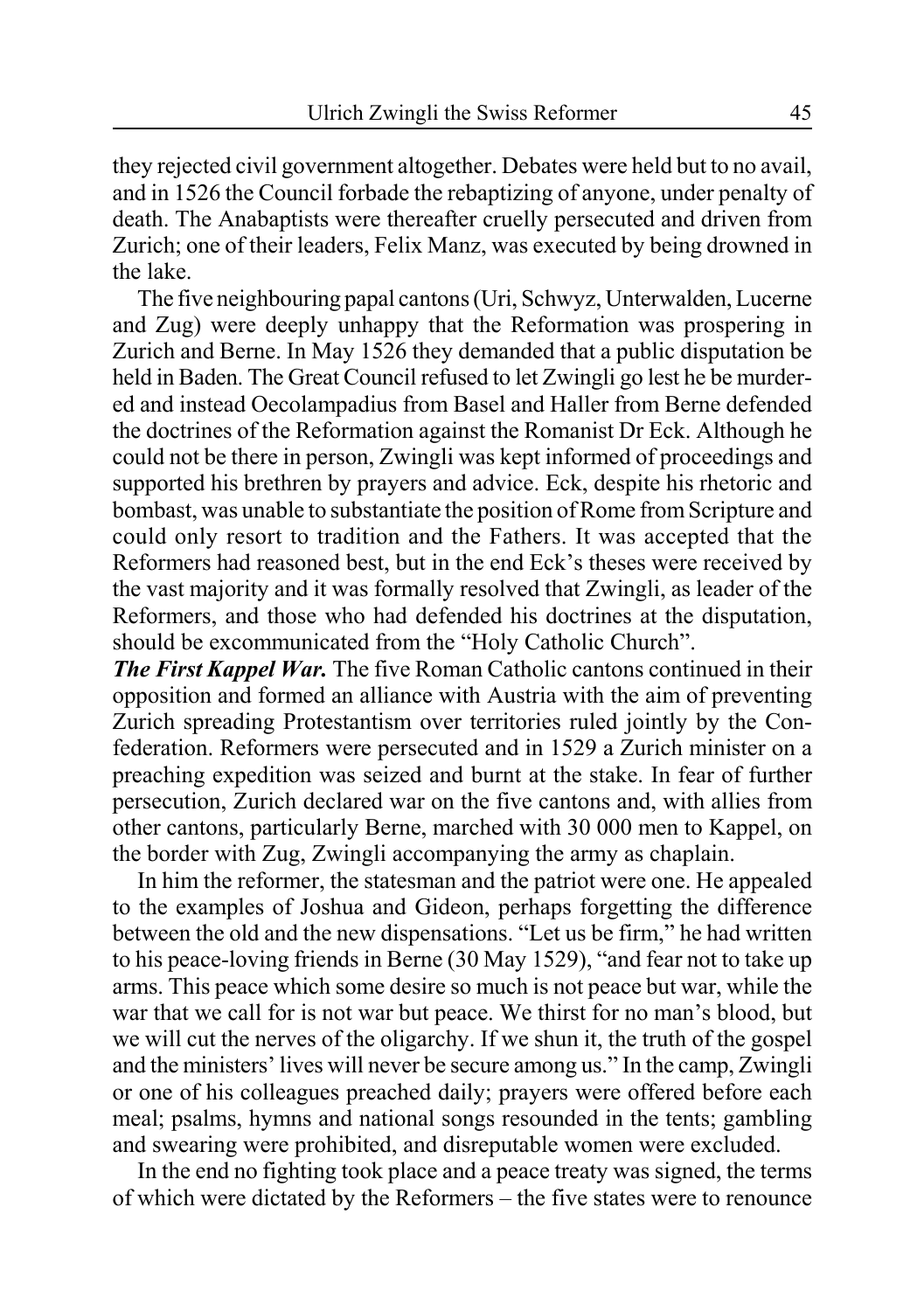their alliance with Austria and freedom of religion was to be allowed in the common territories. Tensions between the parties, however, were unresolved, and Zwingli was concerned that things would flare up again before long.

*The Marburg Colloguy.* In the same year the Marburg Colloguy took place. Zwingli's treatise *On the Lord's Supper* had appeared in 1527 and it became evident that he differed from Luther over the question of "the real presence" of Christ in the communion elements. Philip, Landgrave of Hesse, in the hope of uniting the Protestant states in a political alliance, arranged a meeting at his castle at Marburg to try to resolve the differences between the two Reformers. After debate, Luther was asked to list the doctrines both parties agreed on. The resultant Marburg Articles had 15 points, on 14 of which the parties were agreed.

The fifteenth, however, concerned the Lord's Supper, and Luther could not be moved from a literal belief in the words, "This is My body". He chalked these words in bold letters on the tablecloth in front of him and asked the other participants to show him that a body is not a body. Oecolampadius and Zwingli reminded him of the scriptures, "I am the vine", "I am the door", and, "that Rock was Christ", but he would not be persuaded. He believed the human body of Christ was ubiquitous – present everywhere – while Zwingli emphasised the difference between Christ's divine and human natures. When they parted, Luther refused to shake hands with Zwingli, leaving the Swiss Reformer in tears. When Prince Philip again tried to bring them together, the Lutherans said that, while they regarded the Zwinglians as friends, they could not consider them as brethren or even members of the Church of Christ.

*Death of Zwingli*. Following the First Peace of Kappel, the Roman Catholic cantons continued to refuse permission for the Reformed faith to be preached in the joint territories. As a result, Zwingli and Zurich, with Berne and Basel, put an economic blockade in place to force them to acquiesce. The five Cantons, however, managed to get necessary supplies and unexpectedly declared war on Zurich, with 7000 soldiers crossing the border at Kappel on 11 October 1531. Zurich on this occasion was totally unready for warfare and Zwingli himself hastily mustered a force of 2000, accompanied by many ministers, and marched the 12 miles to Kappel.

They arrived in scattered groups, exhausted from their march and were defeated after a brief resistance; 500 Protestant soldiers and 23 ministers of the gospel died in battle that day. Zwingli himself was badly wounded. He was asked if he wanted a confessor, and, when his refusal identified him as a Reformer, he was killed by a blow from a sword. According to the inscription on the monument at Kappel he died with these words on his lips: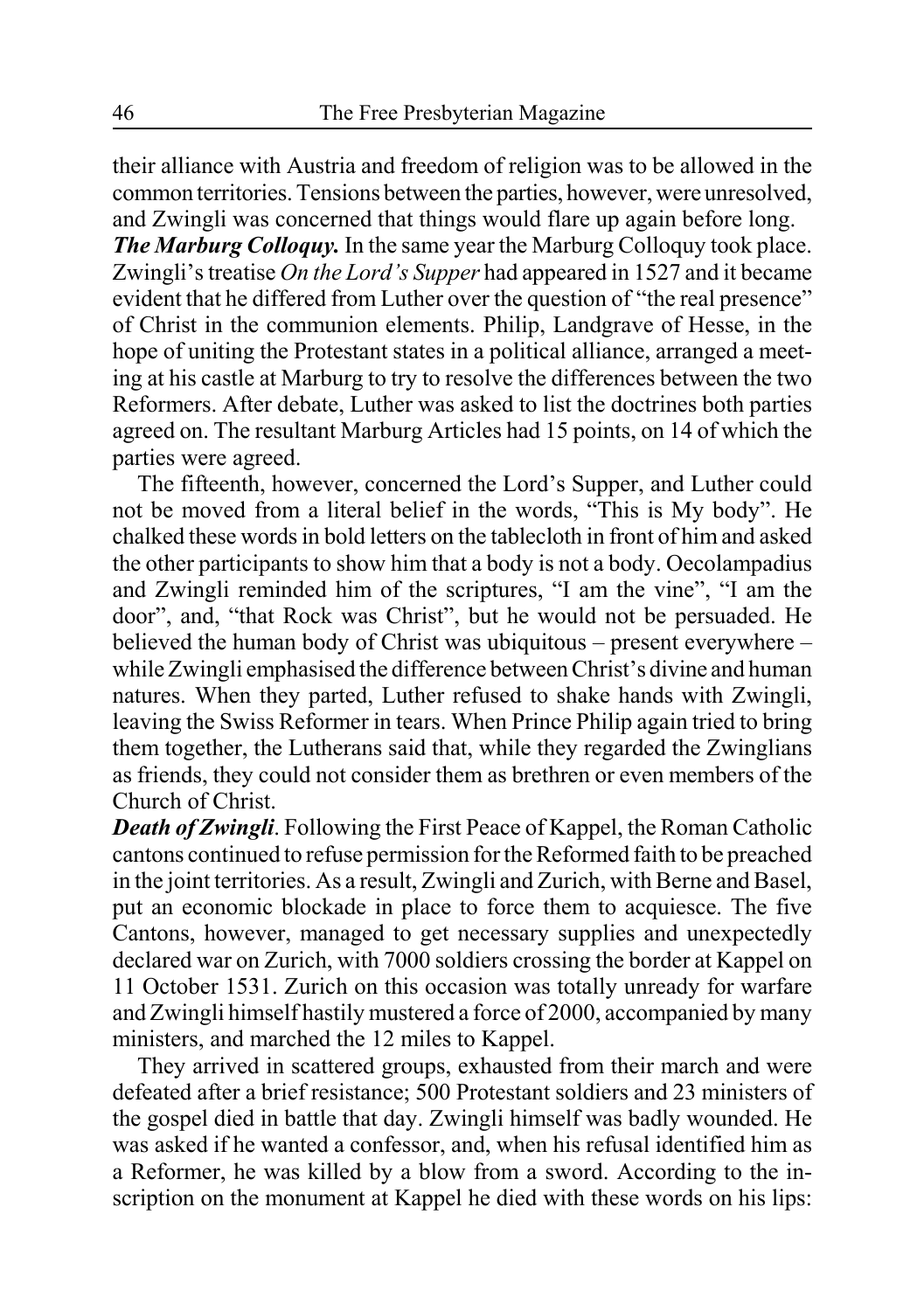"They can kill the body but not the soul". Later his body was recognised and, as he was considered by his enemies to be a heretic and a traitor, his remains were quartered, the parts mixed with dung and burned.

Thus died Ulrich Zwingli, 47 years of age, a Swiss patriot, a man enlightened by God in the knowledge of His truth, and endowed by the Most High with the gifts and graces necessary to become His instrument in bringing the Swiss people out of Roman darkness and into the light of the gospel. As a result of the defeat at Kappel the Swiss Reformation was contained for a time within its old geographic boundaries. Reformation in doctrine and practice continued, however, under Zwingli's friend Heinrich Bullinger, who became his successor in the Gross Munster.

# **Believing What God Says1**

### *W S Plumer*

8.The wisest thing any mortal can do is, without questioning or hesitation, to believe everything God has spoken. Chrysostom: "From the case of Abraham we learn that, if God promises even countless impossibilities, and he that hears does not receive them, it is not the nature of the things that is to blame but the unreasonableness of him who does not receive them". Even Balaam's theology carried him so far as to say, "God is not a man that He should lie; neither the son of man, that He should repent; hath he said, and shall He not do it? Or hath He spoken and shall He not make it good?" (Num 23:19).

If anyone should think that the days are past when a strong faith is necessary, he is wholly mistaken. Think of someone who has always led a life of ungodliness. At last his soul is awakened from its sleep of death. He sees that there is a God who governs the world by a law that is holy, just and good; that he himself has transgressed against that law in times and ways innumerable. His iniquities take hold of him like armed men and are dragging him to the prison of despair.

Go to him and attempt to persuade him to exercise faith in the promises God has made to those who have sinned as he has done, and what a task you have on hand! Tell him of God's spotless rectitude, and he says, I know it; I have sinned against it; I am sadly contrary to it. Point him to God's veracity, the great pillar of hope, and he rejoins, That is even so, but the same un-

<sup>1</sup> Some "remarks" by Plumer on Romans 4:20-21, taken with editing from his *Commentary on Romans*. Plumer (1802-80) was a minister, and later a professor at, successively, two theological seminaries.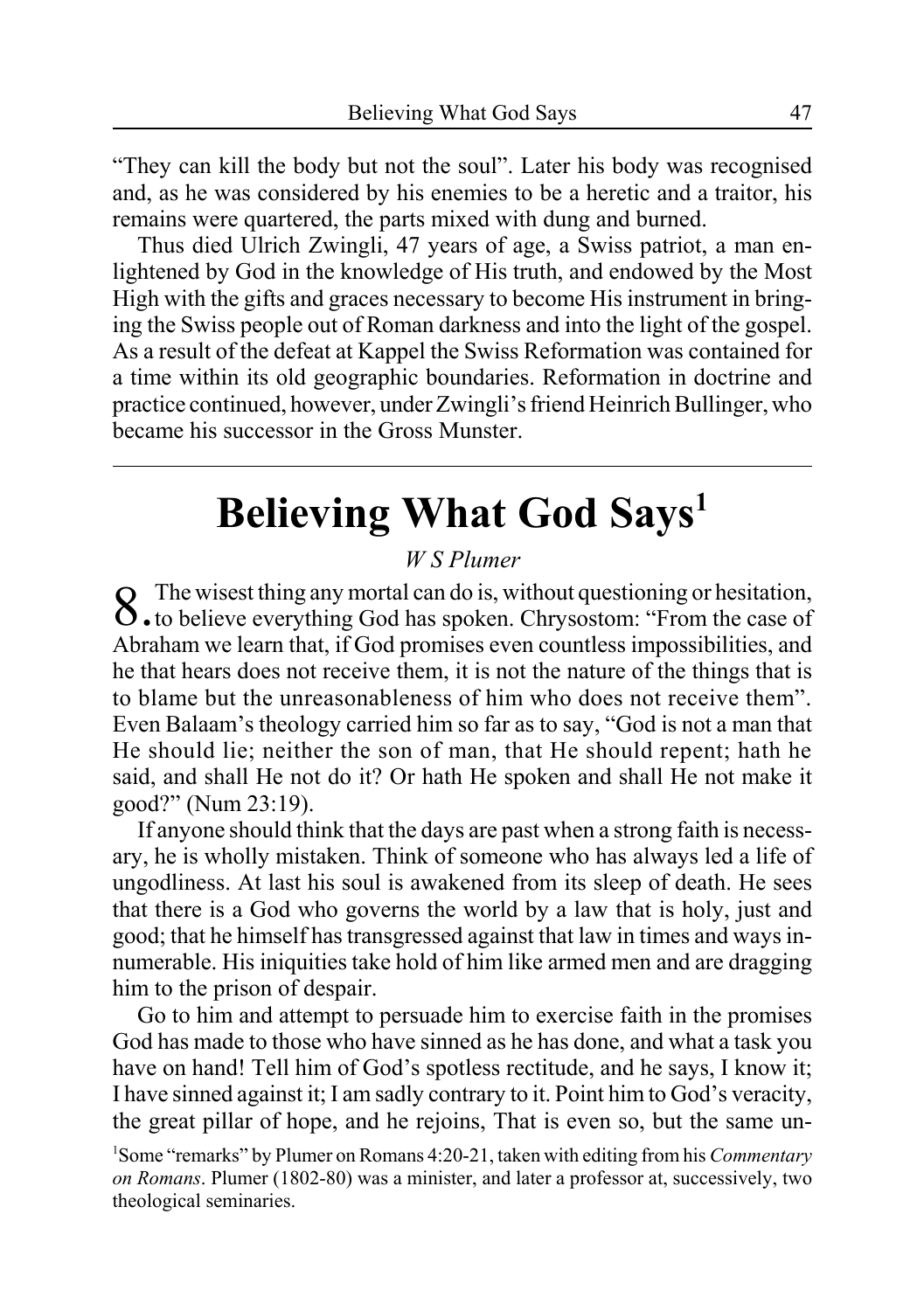failing truth has said, "The soul that sinneth, it shall die". Exhort him to fix his steadfast eye on God's compassion expressed in the cross of Christ, and he says, God is merciful, but I have long slighted and abused His grace and been cold to His loving kindness. Tell him of the penitent thief, converted on the cross, and he reminds you that his case was extraordinary, and that inspiration also tells us that his companion in crime died in his sins. Hold up before him Paul, that great pattern of mercy, and he says, Yes, but his great sins were committed ignorantly in unbelief, but I have sinned against light, vows and convictions.

To him it looks as if everything in God is against him, for the saving view of divine truth has not yet been revealed to him. All within him is dark. His history is black with offences. His prospects are dismal. He is sinking into sadness bordering on despair. To him it looks as if everything is against him. Everything in God is, to his mind, tremendous. He cannot persuade himself that Jehovah looks, or ever can look, on him but as an enemy, an outcast from the hopes of the righteous. He does not see how he, who is accustomed to do evil, shall ever learn to do well. He is fearfully held by the cords of his sins. Of the renewal of his fallen nature he has no experience and no hope.

So far is he gone in the downward road of rebellion and remorse that it is clear as day that, if he shall ever have peace in believing, it must be by a faith which is the gift of God. No human persuasion can ever fetch him up from the depths into which he has fallen. It must be given him from above to believe in the great sacrifice of Calvary, and there in the cross of Christ see all the divine attributes harmonising in his salvation. Even then his faith may be weak, compared with that of others, compared with what it shall be, but it is precious faith and a mighty principle that can change his entire relations to all things.

9. Such faith glorifies God. It puts all honour on His grace, His power, His wisdom, His faithfulness. Chrysostom: "The very privilege of glorifying God would itself be a glory". This is the highest aim of unfallen angels and redeemed men. It is the highest destiny of any creature to glorify God and enjoy Him for ever.

10. But let us not confound the astonishment of true faith with the perplexity of unbelief. The latter is a vice; the former is a virtue. The pious Jews released from Babylon were "like them that dream". Peter released from prison "wist not that it was true which was done by the angel, but thought he saw a vision". Calvin: "Abraham asked indeed how it could come to pass, but that was the asking of one astonished; as the case was with the Virgin Mary, when she inquired of the angel how that could be which he had announced". Pious wonder will never cease. Calvin: "No greater honour can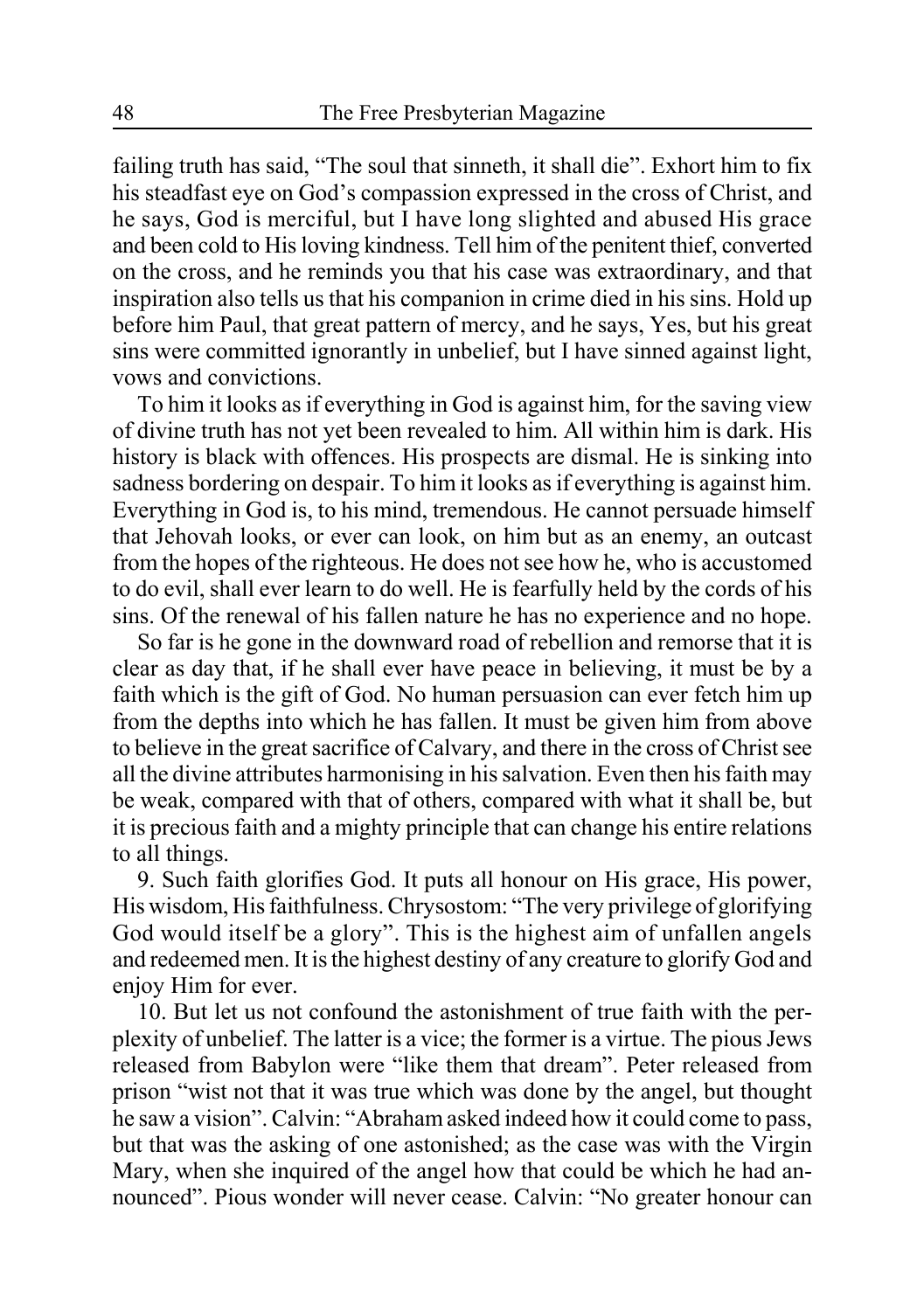be given to God than by faith to seal His truth; as, on the other hand, no greater dishonour can be done to Him than to refuse His offered favour or to discredit His Word". We may wonder; we must not disbelieve.

11. True faith obeys as well as trusts. We must walk in the steps of believers. We must act as if all God has spoken is true. It is in vain to say in words, We trust, and to say by deeds, We have no confidence. Concerning all the promises made to him and the commandments given him, Abraham behaved as if he believed every word. Our weakness cannot restrain God's operations. Let our lives not prove that our faith is heartless.

12. Genuine and strong faith begets an undoubting persuasion of all that God promises, however new and difficult our circumstances may be. Abraham could look back to no example where God had worked such wonders as were promised to him. He looked at himself and he was as good as dead. He looked at Sarah and she seemed far too old to be a mother, and besides she had always been barren; yet he was fully persuaded that what God had promised he would perform. God knows all causes and hindrances and governs them, and so He is never defeated, never nonplussed.

# **The Results of Christ's Intercession**<sup>1</sup>

#### *William Symington*

The intercession of Christ is a bright display of the *love of God*. In appoint- $\mathbf I$  ing for men an advocate at all, and especially such an advocate, this feature of God's character, so conspicuous in every other part of redemption, is strikingly developed. Without this appointment, the purchased salvation could never have been enjoyed; man could never have successfully pleaded his own cause; and the evils to which he is constantly exposed must inevitably have wrought his ruin. His service could never have been accepted; temptations must have placed him in daily jeopardy; and his sins should have brought him, without fail, under condemnation. Without it, even the people of God could never reach final salvation; not a prayer which they might offer could be heard; not a service they might perform could be accepted; not an assault of Satan could they repel; and the very first sin that they should commit, however small, would sink them to perdition.

How then is the love of God displayed in providing for men an advocate to plead their cause, and to secure them against such fateful consequences? And such an advocate, not a man like ourselves, not an angel of light, not a

1 This article is an edited extract from Symington's *The Atonement and Intercession of Jesus Christ* and follows on from last month's extract.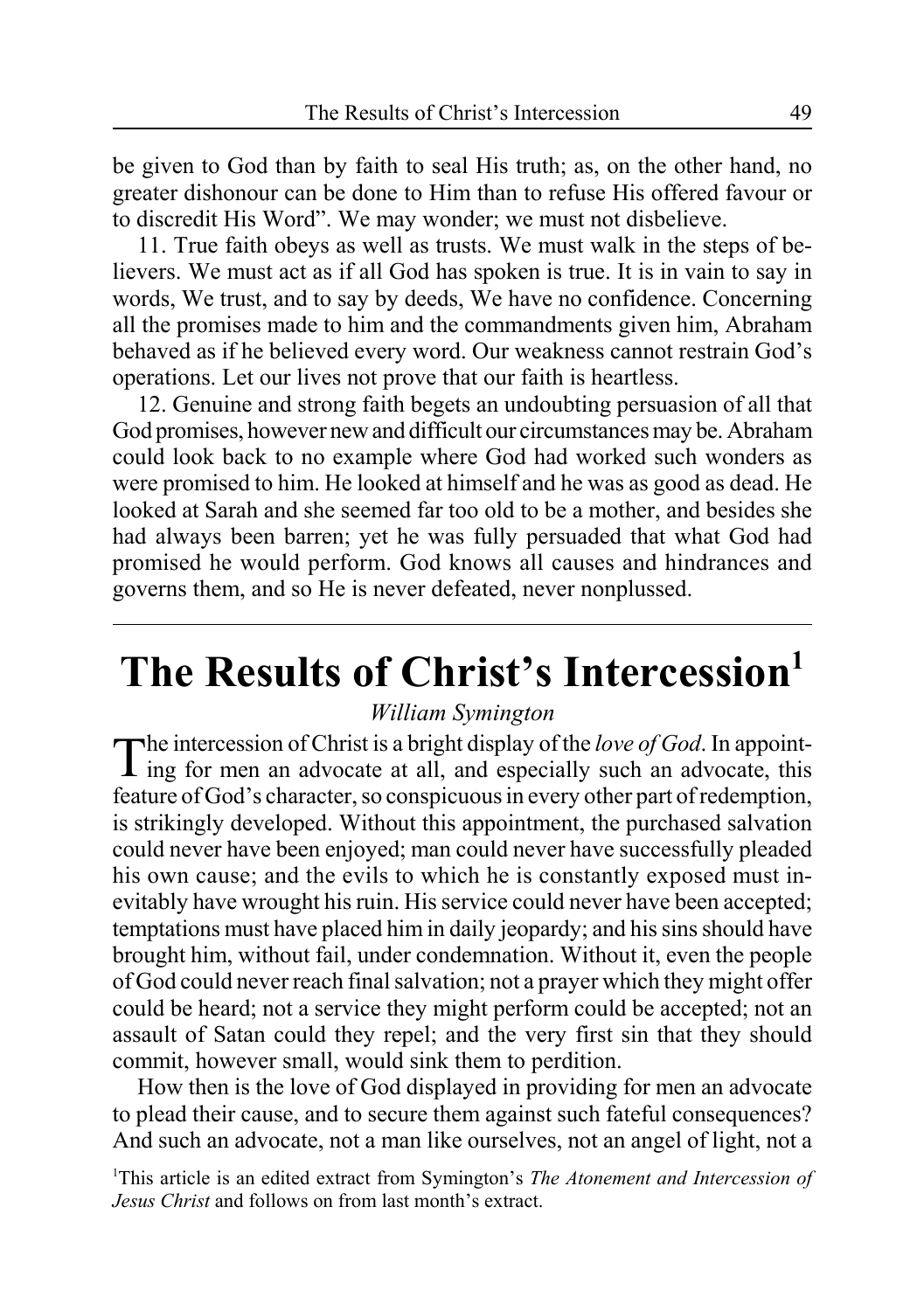seraph of glory, but His Son, His own Son, His only-begotten, well-beloved Son, equal to Himself in every divine perfection. Herein is love! Let us contemplate it with grateful adoration, and dwell upon the delightful theme till our enraptured hearts reciprocate the emotion, till we can say, "We love Him because He first loved us".

How this subject illustrates also the *love of the Son*! This is equally apparent, in His being pleased, by becoming their advocate, to identify Himself with guilty, polluted, rebellious, worthless, wretched creatures of our fallen race. This He was under no obligation to do; it was His own spontaneous act, flowing from the good pleasure of His will. And, when His personal dignity is considered, His love is enhanced by the condescension supposed, for, although exalted far above all principalities and powers and having a name above every name, although having all things under His feet, receiving the homage of angels and regulating the affairs of the universe, He does not disdain to espouse the cause of mortal worms like us and become their suppliant with the Father. As love induced Him to undertake the work, so is it shown in the promptitude, earnestness, diligence, zeal and ceaseless constancy with which it is prosecuted, laying us under obligations to regard with admiration, and to acknowledge with gratitude, such disinterested affection.

The intercession supplies an argument of great force for the *divinity of Christ*. Indeed this doctrine runs like a golden thread through the whole system of man's salvation, connecting itself with every part, and giving strength and consistency to the whole. It is no less necessary to the efficacy of His intercession than to the worth of His sacrifice. To know minutely all the cases of so many millions of people; to listen to, and understand, such a multitude of simultaneous applications; to represent them all with perfect skill and in due order; to give effect to all the pleas demanded by their endless variety, must require qualifications nothing short of divine. No finite being could ever be fit for such an undertaking. What finite mind could understand the matter? What finite power could sustain the load?

What finite worth could secure success? This was an undertaking sufficient to confound and crush to the dust the mightiest of creatures, indeed all created beings combined. None but a divine person is qualified to be the intercessor for elect sinners. Such is Christ, the Advocate with the Father. "This is the true God, and eternal life."

The intercession of Christ *confirms the effectiveness of His death*. It all proceeds on the ground of His atonement. Apart from this, not a single petition could have been presented on our behalf. The high priest could only enter into the sanctuary with the censer of incense, because the expiatory sacrifice had previously been offered, for he had to carry its blood with him. Likewise the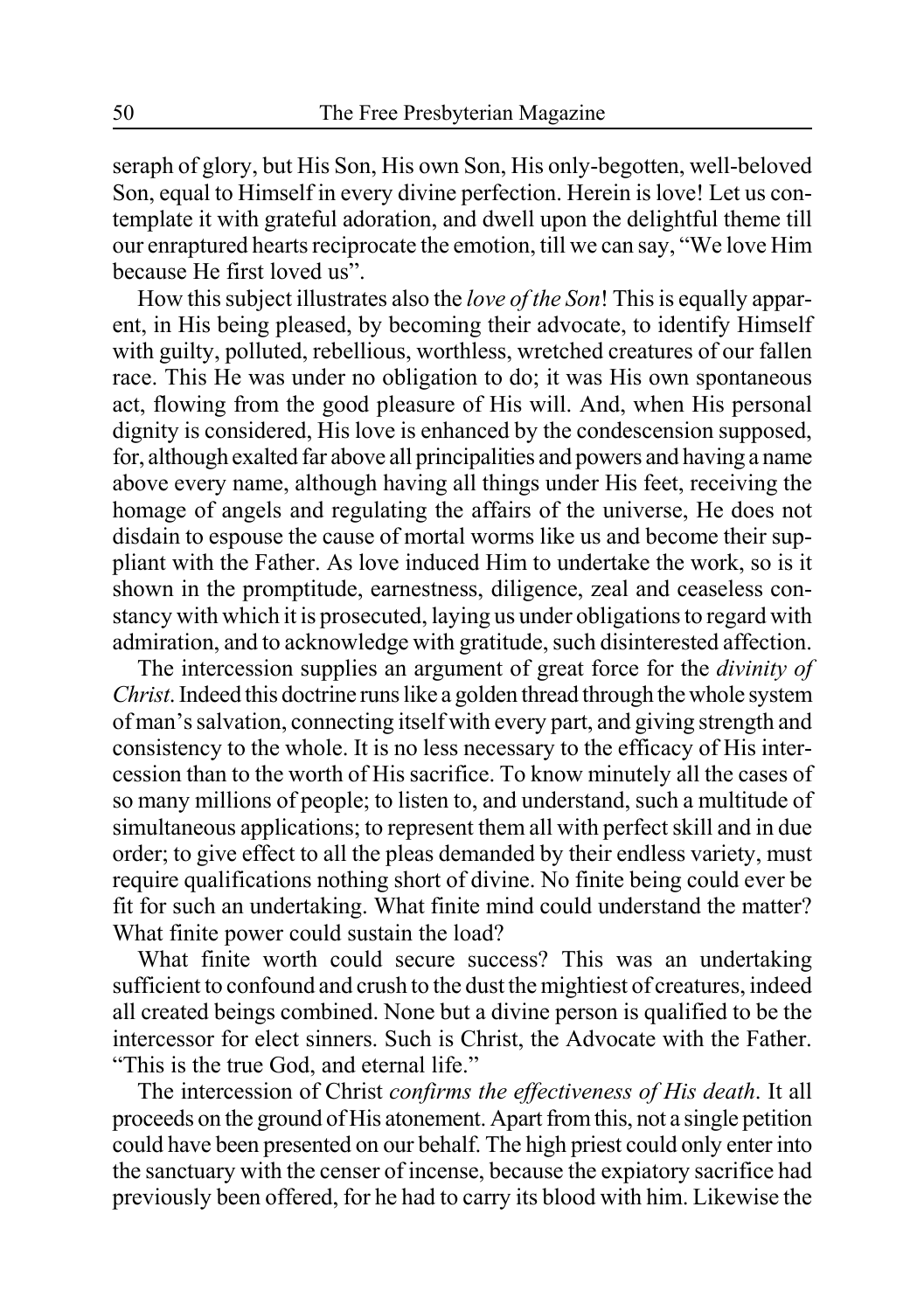Lord's intercession supposes His sacrifice had previously been offered and accepted. And every act of intercessory interposition establishes the effectiveness of His meritorious death. If at any time our faith in the latter truth is staggered, if we want confirmation of this fundamental verity, we have only to look on high and contemplate the Angel standing at the altar, having a golden censer with much incense, and to behold the smoke of the incense, with the prayers of the saints, ascending up before God out of the Angel's hand.

It gives *perfect security* to the people of God. Their present state is imperfect. The matter of Christ's intercession supposes this; there would be no need for Him to pray for pardon if there was no guilt, and no need for satisfaction if there was no corruption; so the sinless perfection to which some presumptuously lay claim is not more at variance with Christianity than with the work in which the Saviour is engaged. But against the despondency to which their present imperfection might give rise, the people of God have the security of final perfection, arising from the work of intercession. Their security springs not from anything naturally indestructible in the principle of the new life which they possess, nor from any absence of criminality in the sins they commit, nor from any lack of danger in the circumstances in which they are placed; but wholly from the intercession of Christ.

The principle of the new life may, in itself, be liable to decay, but Christ by His intercession will uphold it. Their sins may deserve condemnation, but He intercedes for pardon. They may be exposed to danger, but His intercession interposes a shield of infallible protection. Not a sin can they commit but His merits can secure forgiveness for it. Not an accusation can be made upon them but He has the skill to answer it. Not a temptation can assail them but He has the power to repel it. Not a service can they perform, however imperfect, but He can make it acceptable in the sight of God.

Their final salvation is thus rendered absolutely secure, and in a spirit, not of haughty self-confidence, but of humble dependence on the Advocate with the Father, they may defy all opposition, and calmly trust that the gates of hell shall not prevail against them. The Church is thus surrounded as with a wall of adamant, which no enemy can either penetrate or overthrow. Unbelief may open its mouth wide; heresy may pour forth its polluted streams; persecution may light its fires; immorality may spread its thousands of snares, war and famine; and pestilence may spread devastation all around, but not one, nor all of these together, can prove a match for that Angel-intercessor who cries with a loud voice, "Hurt not the earth, neither the sea, nor the trees, till we have sealed the servants of our God in their foreheads".

Life in its highest meaning is just the enjoyment of God by a creature. *John Kennedy*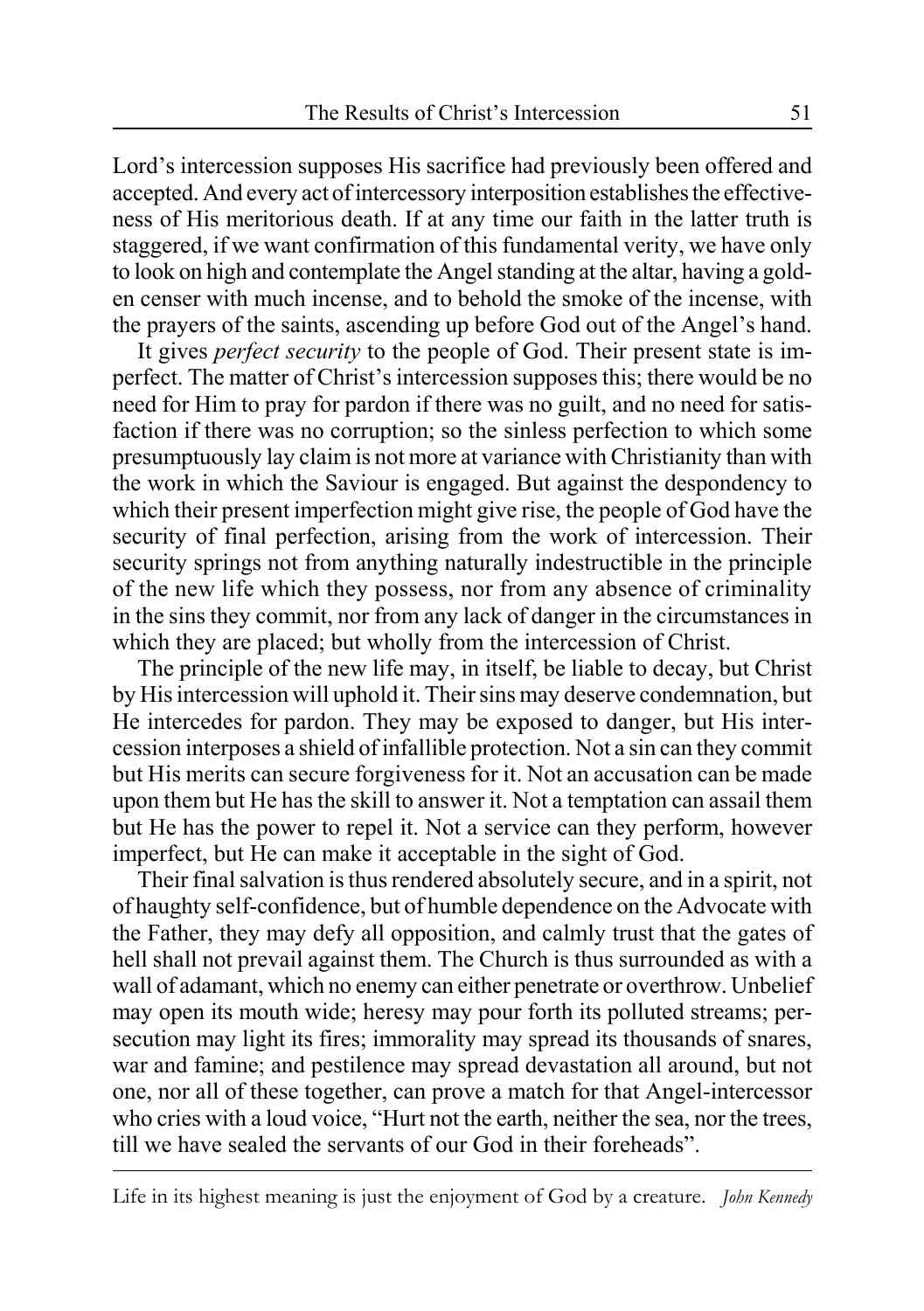# **Martha and Mary1**

### *J C Ryle*

There is a grand simplicity about this passage which is almost spoilt by any human exposition. To comment on it seems like gilding gold or painting lilies. Yet it throws much light on a subject which we can never understand too well; that is, the true character of Christ's people. The portraits of Christians in the Bible are faithful likenesses. They show us saints just as they are.

We learn, firstly, *what a strange mixture of grace and weakness is to be found even in the hearts of true believers*.

We see this strikingly illustrated in the language used by Martha and Mary. Both these holy women had faith enough to say, "Lord, if Thou hadst been here, my brother had not died". Yet neither of them seems to have remembered that the death of Lazarus did not depend on Christ's absence, and that the Lord, had He thought fit, could have prevented his death with a word, without coming to Bethany. Martha had knowledge enough to say, "I know, that even now, whatsoever Thou wilt ask of God, God wilt give it Thee. . . . I know that my brother shall rise again at the last day. . . . I believe that Thou art the Christ, the Son of God." But even she could get no further. Her dim eyes and trembling hands could not grasp the grand truth that He who stood before her had the keys of life and death, and that in her Master dwelt "all the fullness of the Godhead bodily" (Col 2: 9). She saw indeed, but through a glass darkly. She knew, but only in part. She believed, but her faith was mingled with much unbelief. Yet both Martha and Mary were genuine children of God and true Christians.

These things are graciously written for our learning. It is good to remember what true Christians really are. Many and great are the mistakes into which people fall, by forming a false estimate of the Christian's character. Many are the bitter things which people write against themselves, by expecting to find in their hearts what cannot be found on this side of heaven. Let us settle it in our minds that saints on earth are not perfect angels, but only converted sinners. They are sinners renewed, changed, sanctified, no doubt; but they are yet sinners and will be till they die. Like Martha and Mary, their faith is often entangled with much unbelief, and their grace compassed round with much infirmity. Happy is that child of God who understands these things, and has learned to judge rightly both of himself and others. Rarely indeed

<sup>1</sup>Taken, with editing, from *Expository Thoughts on John*, vol 2. This article reprints, with some editing, Ryle's general comments on John 11:17-29. This is part of what has been reprinted as *The Power and Sympathy of Christ*, reviewed on page xxx in this issue.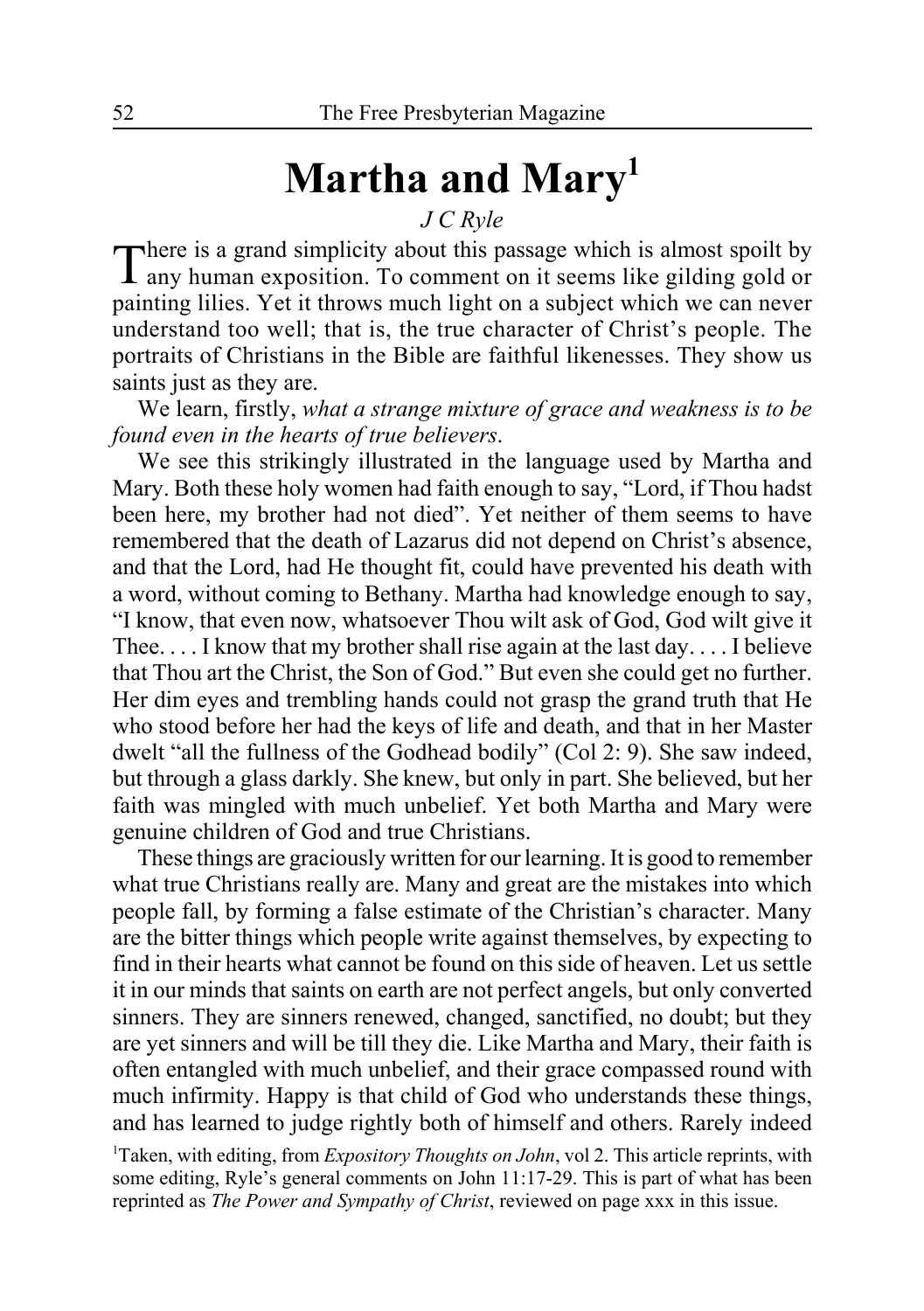shall we find the saint who does not often need that prayer, "Lord, I believe: help Thou mine unbelief".

We learn, secondly, *what need many believers have of clear views of Christ's person, office and power*. This is a point which is forcibly brought out in the well-known sentence which our Lord addressed to Martha. In reply to her vague and faltering expression of belief in the resurrection at the last day, He proclaims the glorious truth, "I am the resurrection and the life" – I, even I, thy Master, am He that has the keys of life and death in His hands. And then He presses on her once more that old lesson, which she had doubtless often heard, but never fully realised: "He that believeth in Me, though he were dead, yet shall he live; and whosoever liveth and believeth in Me shall never die".

There is matter here which deserves the close consideration of all true Christians. Many of them complain of a lack of felt comfort in their religion. They do not feel the inward peace which they desire. Let them know that vague and indefinite views of Christ are too often the cause of all their perplexities. They must try to see more clearly the great object on which their faith rests. They must grasp more firmly His love and power toward them that believe, and the riches He has laid up for them even now in this world. We are, many of us, sadly like Martha. A little general knowledge of Christ as the only Saviour is often all that we possess. But of the fullness that dwells in Him, of His resurrection, His priesthood, His intercession, His unfailing compassion, we have tasted little or nothing at all. They are things of which our Lord might well say to many, as He did to Martha, "Believest thou this?"

Let us take shame to ourselves that we have named the name of Christ so long and yet know so little about Him. What right have we to wonder that we feel so little felt comfort in our Christianity? Our slight and imperfect knowledge of Christ is the true reason of our discomfort. Let the time past suffice us to have been lazy students in Christ's school; let the time to come find us more diligent in trying to "know Him and the power of His resurrection" (Phil 3:10). If true Christians would only strive, as Paul says, to "comprehend . . . what is the breadth, and length, and depth, and height; and to know the love of Christ, which passeth knowledge" (Eph 3:18), they would be amazed at the discoveries they would make.

They would soon find, like Hagar, that there are wells of water near them of which they had no knowledge. They would soon discover that there is more heaven to be enjoyed on earth than they had ever thought possible. The root of a happy religion is clear, distinct, well-defined knowledge of Jesus Christ. More knowledge would have saved Martha many sighs and tears. Knowledge alone no doubt, if unsanctified, only "puffeth up" (1 Cor 8:1).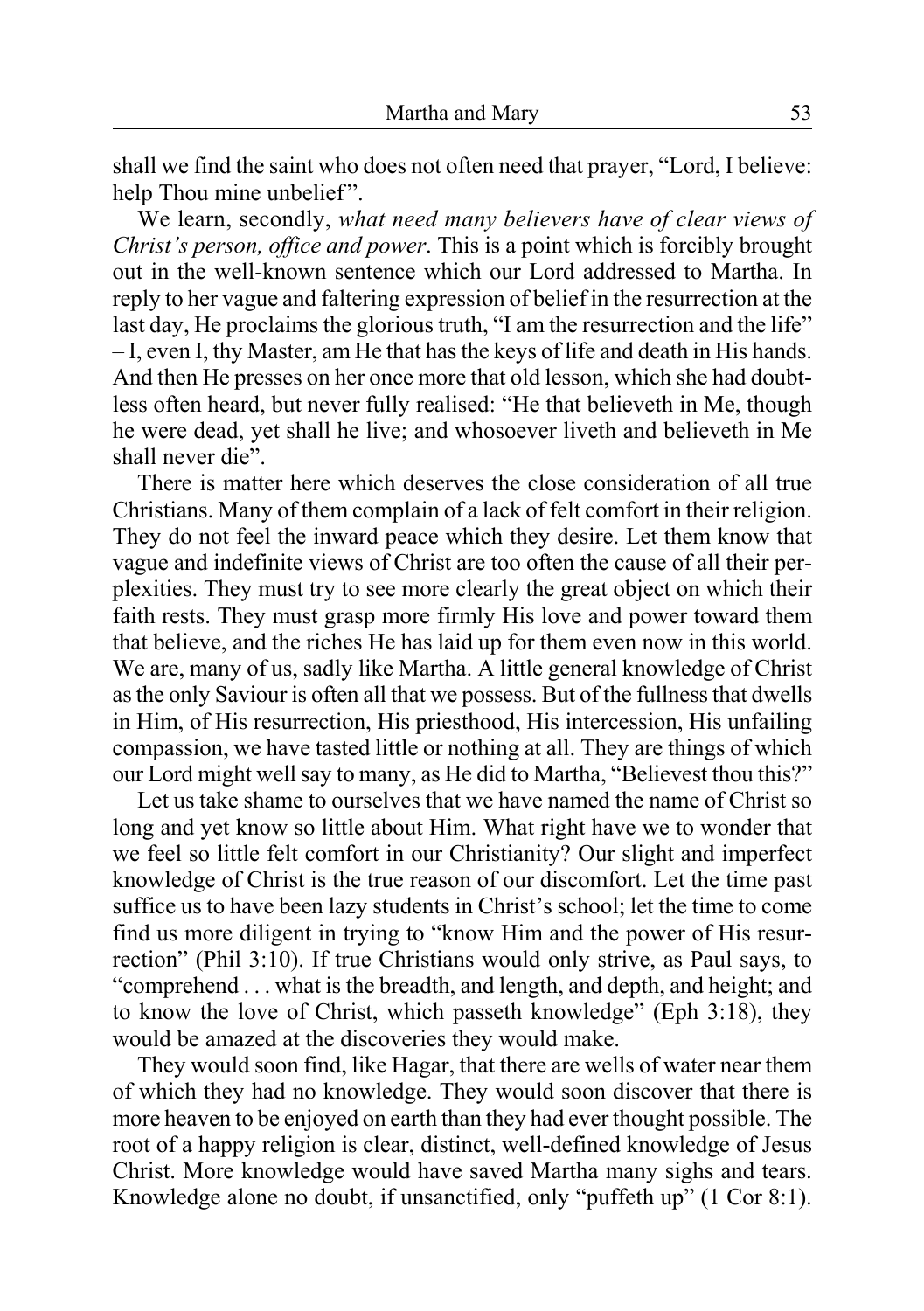Yet without clear knowledge of Christ in all His offices we cannot expect to be established in the faith, and steady in the time of need.

# **Zimbabwe Mission Update**

### **Focus on New Canaan**

*Rev I D MacDonald*

The New Canaan congregation is one of the most encouraging aspects of our Church's recent history in Zimbabwe. Many of our readers will know that it was started in 1981 when the newly-ordained Rev Z Mazvabo began preaching in the open air to a small company of hearers. Just as by the riverside in Philippi, where prayer was wont to be made, the Lord blessed these small beginnings, so that a full congregation was formed in due time. Over the years of his ministry he laboured, planting and watering the good seed of the kingdom, and the Lord of the harvest was pleased to give the increase. Eventually numerous additional congregations and preaching stations were formed until ten separate places of worship were established. It is noteworthy that this was accomplished without any church-run schools or hospitals in the area.

We gather that the Lord set before His servant an open door of opportunity and blessing in New Canaan, but there were many adversaries. and opposition was experienced at various times during his pastorate. Since Mr Mazvabo passed away to his eternal rest, the congregation has been pastorless. One of the Church's three current divinity students presently studying in Ness is a young man from Mr Mazvabo's congregation, Mr Trycot Mwedzi. Prior to beginning his divinity studies he was working as part of the Shona Bible translation team, which has over the last few years translated the Old Testament into Shona, the language spoken by the New Canaan people. This translation has now been completed and, along with the previouslyrevised New Testament, provides an accurate translation of the entire Bible into Shona.

The privilege of possessing the Scriptures, which are able to make us wise unto salvation, in one's mother tongue is unspeakably great. The TBS, partners in the translation, will now be overseeing the production of the Shona Bible to make it available for use. However, what is also needed is that the Lord would send forth labourers into His harvest to expound that Word to sinners, "warning every man, and teaching every man in all wisdom". Then especially we can, according to divine appointment, look for the gospel to be accompanied with the Holy Ghost sent down from heaven.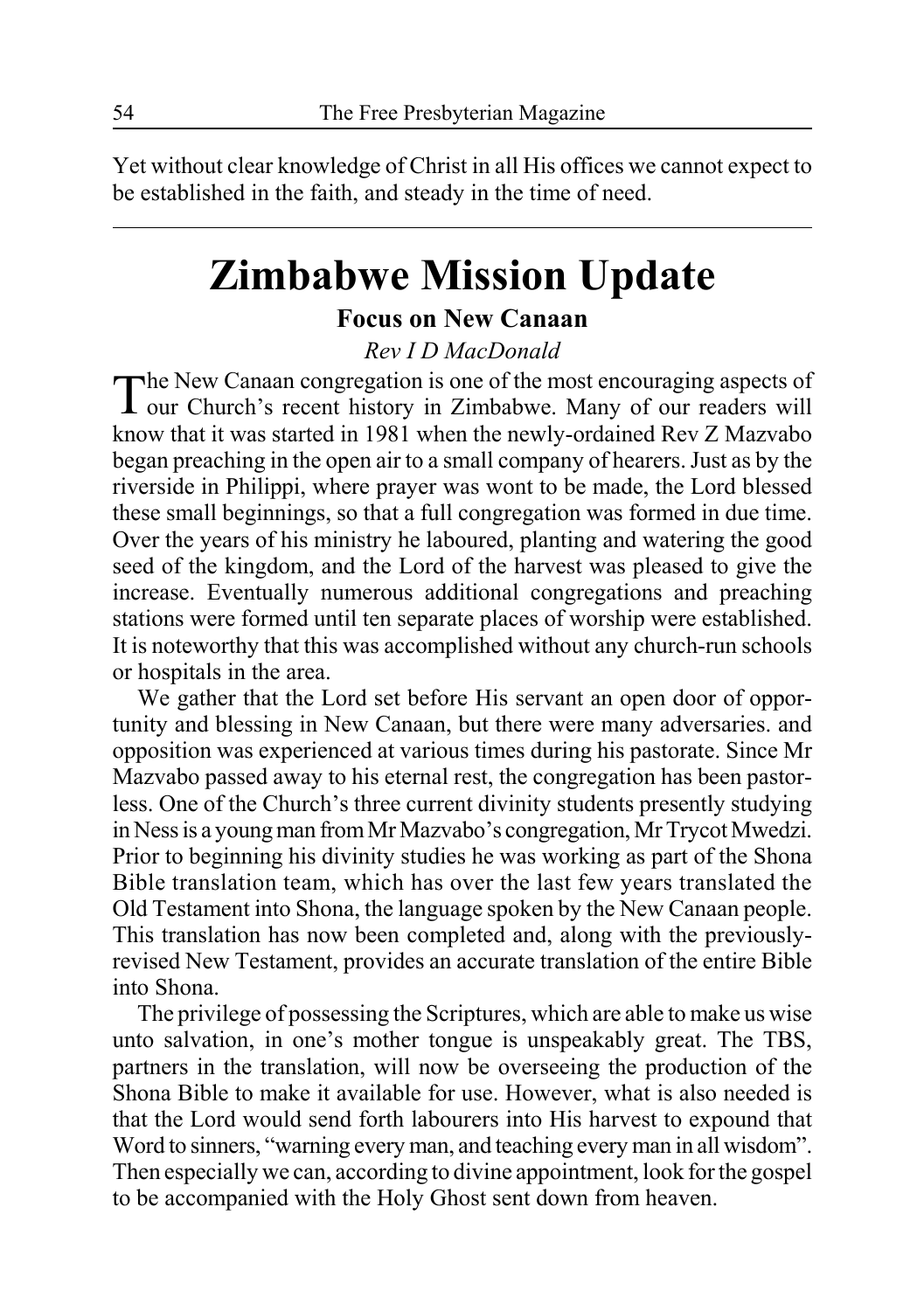In even more recent months, the kingdom of darkness has shown its unchanging malice to the true Church of Christ and His pure gospel. The New Canaan congregation faced a testing time when a group of so called "prophets" arrived in the village to conduct a public exorcism exercise. The village head, who wields substantial power in the community, ordered all the villagers to attend. Our congregation were given strength to defy this order and to refuse to join with such devilish superstition. Their non-attendance was reported to the chief, who summoned them to appear before his court on a Sabbath. Our elders communicated the refusal of the congregation to attend and instead requested a meeting on the Monday. The chief 's heart, like the king's heart, is in the hands of the Lord and "as the rivers of water He turneth it whithersoever He will", and he agreed to this request. At this meeting their accusers from the community laid many and grievous complaints against our Church, including disobeying the order to attend the exorcism and our reluctance to co-operate with other denominations in the area. There was a clamour therefore to have the Free Presbyterian Church of Scotland banned in the district.

Rev S Khumalo, interim moderator for New Canaan, consequently requested a private meeting with the chief to discuss the matter more fully. Again the meeting was appointed for the Sabbath. Our men again refused to desecrate the Sabbath Day and asked for a meeting on any other day of the week. This desire was not granted by the chief, who insisted on the Sabbath meeting. It is pleasing to note that our people held firm and did not attend the meeting, not fearing the wrath of the chief. Since then no further action has been taken and relations between the chief and our people seem to be on friendly terms again. These times of testing are crucial in the history of any congregation or church. Christ, who has the sharp sword with two edges, is not ignorant of the weak efforts of His Church here on earth to maintain a faithful witness to Him. He says to her: "I know thy works, and where thou dwellest, even where Satan's seat is: and hast not denied my faith" (Rev 2:13).

The standards of our Church in Zimbabwe, as elsewhere, are under attack from the evil one, who ever tempts to sinful conformity with the world. It is good to see this evidence of faithfulness to the Saviour, which sets an example for us all. "In the world ye shall have tribulation: but be of good cheer; I have overcome the world" (Jn 16:33).

It is the glory of the world that He who formed it dwelt in it; of the air that He breathed it; of the sun that it shone on Him; of the ground, that it bore Him; of the sea that He walked on it; of the elements that they nourished Him; of the waters that they refreshed Him; of us men that He lived and died among us, yea, that He lived and died for us. *John MacLaurin*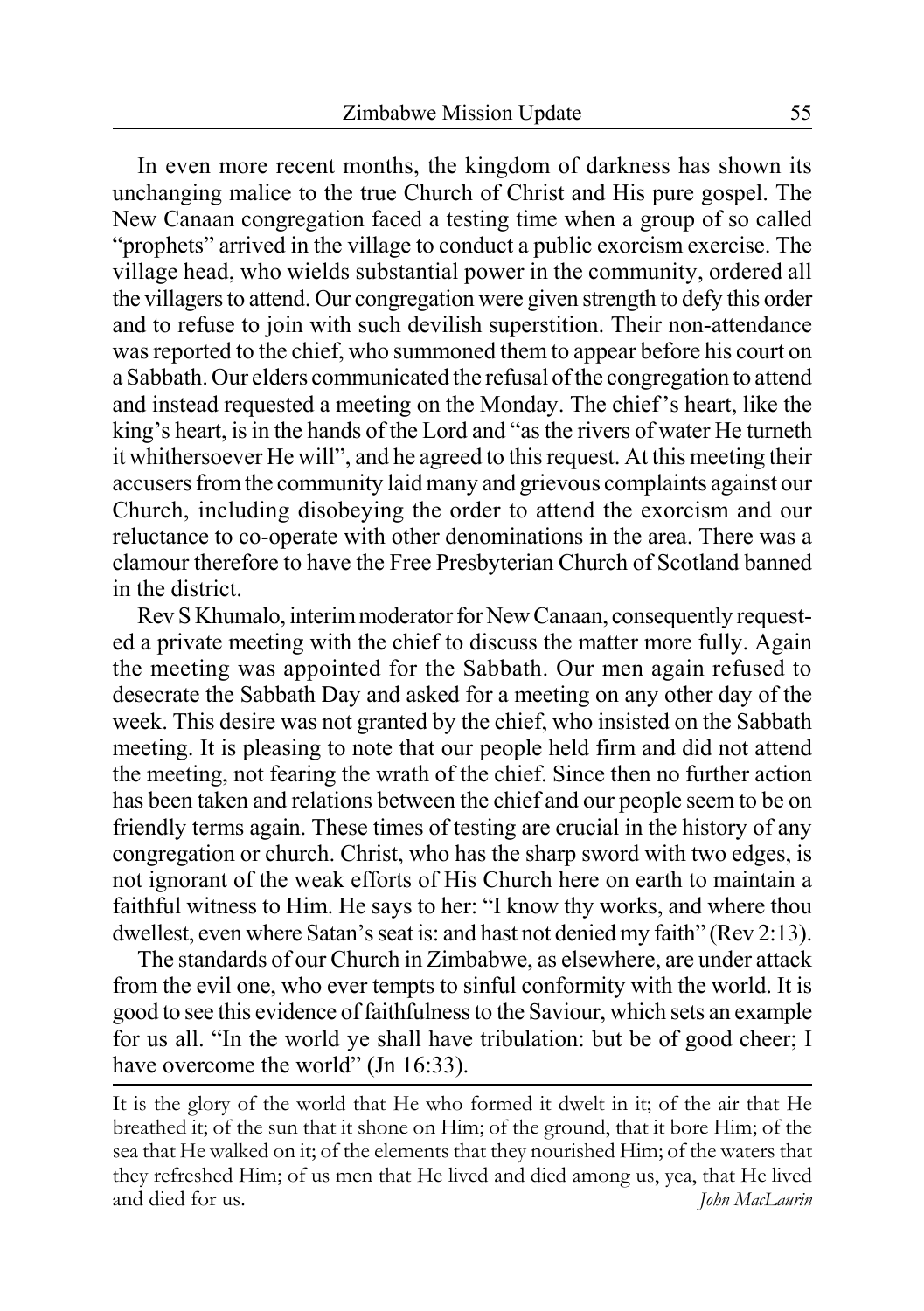# **Book Reviews1**

*Alexander Shields*, by Matthew Vogan, published by the Scottish Reformation Society in their Scots Worthies series, paperback, 42 pages, £5.00.

Shields may not have been one of the best-known Covenanter ministers, but he sincerely sought to be faithful to the principles of the Covenanting movement. Born around 1660, he did not come into prominence until near the end of the period of persecution. Shields spoke effusively of the success of the gospel under field-preachers such as John Blackadder and John Welsh: through their preaching, Christ's "conquest was glorious, captivating poor slaves of Satan, and bringing them from his power unto God, and from darkness to light, wherein many were truly converted, more convinced, and generally all reformed from their former immoralities: that even robbers, thieves and profane men were some of them brought to a saving subjection to Christ". Shields himself may well have got good for his soul at such meetings on remote moors.

He graduated MA in 1675 from Edinburgh University but found it necessary in 1679 to flee to Holland, where he completed his studies for the ministry. Shields was in London in 1684, and was licensed to preach by a group of Scottish Presbyterians ministers. He became a regular preacher to a congregation in the city, but was arrested for holding what was claimed to be an "illegal conventicle". After some weeks' imprisonment, Shields was sent to Scotland, where the authorities felt they had more liberty to torture prisoners. After a number of interviews with persecuting councils, Shields was sent to the Bass Rock, used as a prison for Covenanting ministers.

After being brought back to Edinburgh he escaped from prison and joined James Renwick, the noted Covenanter leader. Shields took his share of fieldpreaching, and in one sermon, pressing sinners "to close with Christ", he insisted: "Take a look of precious Christ that is here offered unto you . . . or else we must denounce wrath and everlasting woe against you. . . . Then make no excuse, but close the bargain with all your hearts, and let all your other lovers be gone, and embrace Him only in this gospel."

The Glorious Revolution, following William III's landing in Britain and the flight to France of James VII and II, brought freedom to the Covenanters. Shields was ordained in the Church of Scotland as a chaplain to the Cameronian Regiment. He accompanied the disastrous Scottish expedition to Darien (in Panama) in 1699. Large numbers of the would-be colonists died; famine forced the survivors to abandon Darien and sail for Jamaica. There <sup>1</sup>All the books reviewed and otherwise mentioned here can be obtained from the Free Presbyterian Bookroom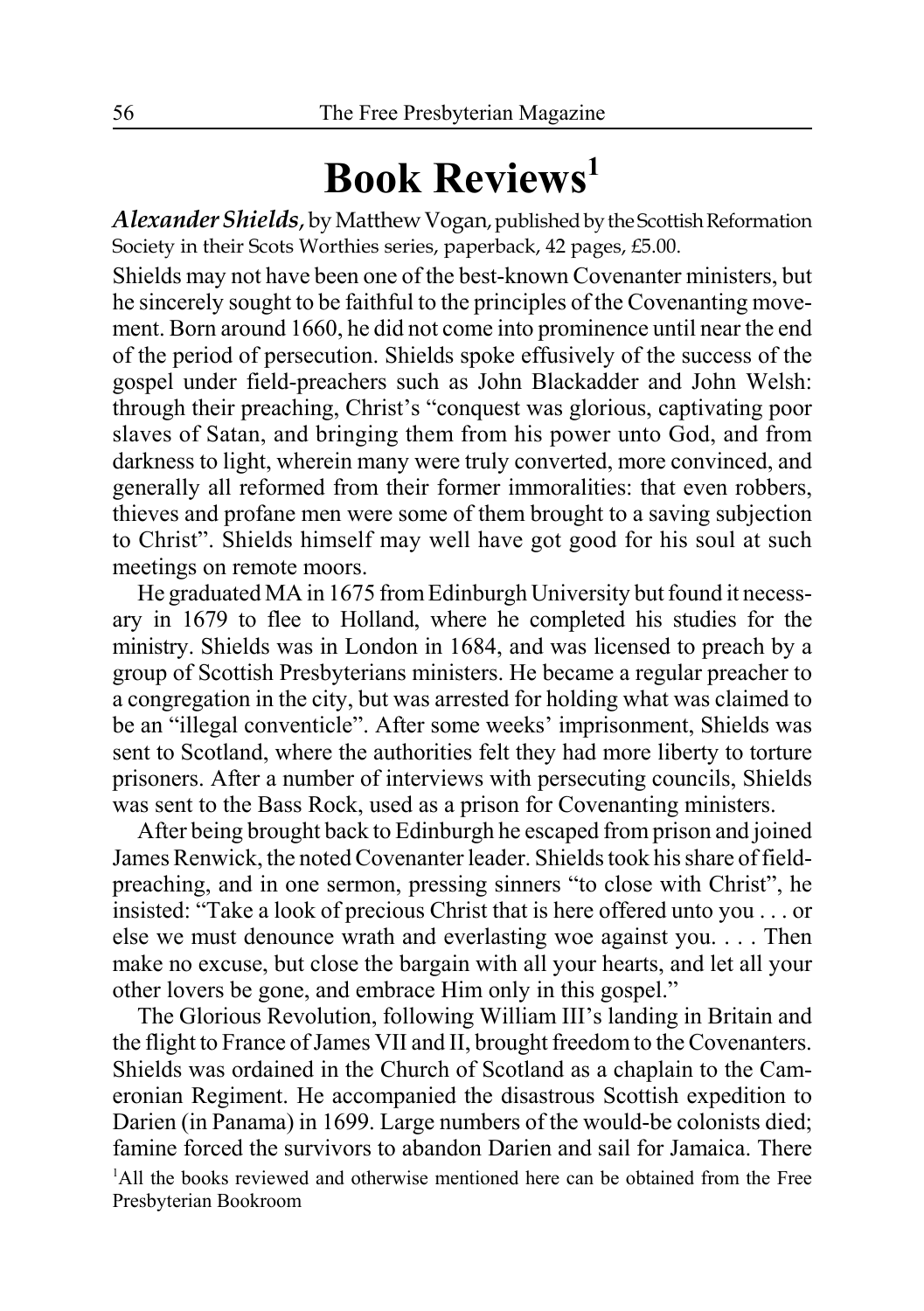Shields died of a fever in June 1700; he was only 40. A colleague paid him the following tribute: "His worth was little known or prized by the most of those he had sojourned and laboured among in the work of the gospel, of whom they were not worthy. This stroke [his death] was an awful frown of providence upon that poor company which he was taken from, and had so often and affectionately exhorted, reproved and admonished."

This little book sums up the testimony of a worthy man who sought to honour the Lord fully in a very difficult period. It is both well written and attractively produced and, though Shields may not now be known by many, one welcomes this effort to keep his memory alive.

*The Power and Sympathy of Christ*,*Expository Thoughts, with Notes, on the Eleventh Chapter of St John's Gospel*, by J C Ryle, published by the Banner of Truth Trust in their Banner Ryle Classics series, paperback, 154 pages, £6.00. The material in this book was first published separately in 1889 under the title *Bethany*, but it had already been made available 20 years earlier, as part of volume 2 of Ryle's *Expository Thoughts on John*.<sup>2</sup> Most of John 11 deals with illness and death and, in particular, with Jesus raising Lazarus from the dead in Bethany. This book might therefore be particularly helpful to someone who is suffering from illness or has experienced bereavement.

Ryle notes in his Preface: "We live in the dying world . . . . Year after year the gaps in our family circles increase." And he asks, "Can we begin too soon to look steadily at such great subjects as sorrow, sickness, death, the grave, and the power and sympathy of Christ? I think not." Accordingly, in a world where "man is born unto trouble, as the sparks fly upward", the book could usefully focus people's attention on the difficult circumstances which they are likely to meet later, if not sooner – and, for those who trust in the Saviour, the refuge they can continue to find in Him.

In his *Expository Thoughts* on Luke and John, Ryle first enlarges on a few themes in the passage he is considering. So, in the first section (verses 1-6) of the book under review, Ryle considers the following points: "True Christians may be sick and ill as well as others"; "Jesus Christ is the Christian's best friend in the time of need"; "Christ knows best at what time to do anything for His people". Ryle then goes on to deal with more detailed matters on a verse-by-verse basis. These "notes" are in smaller, but perfectly-readable, type. The book concludes with several pieces of poetry which suit the situation of believers facing death and illness.

Here are some examples of the profitable remarks to be found in this <sup>2</sup>All seven volumes of this series on the Gospels are available in hardback from the Banner of Truth.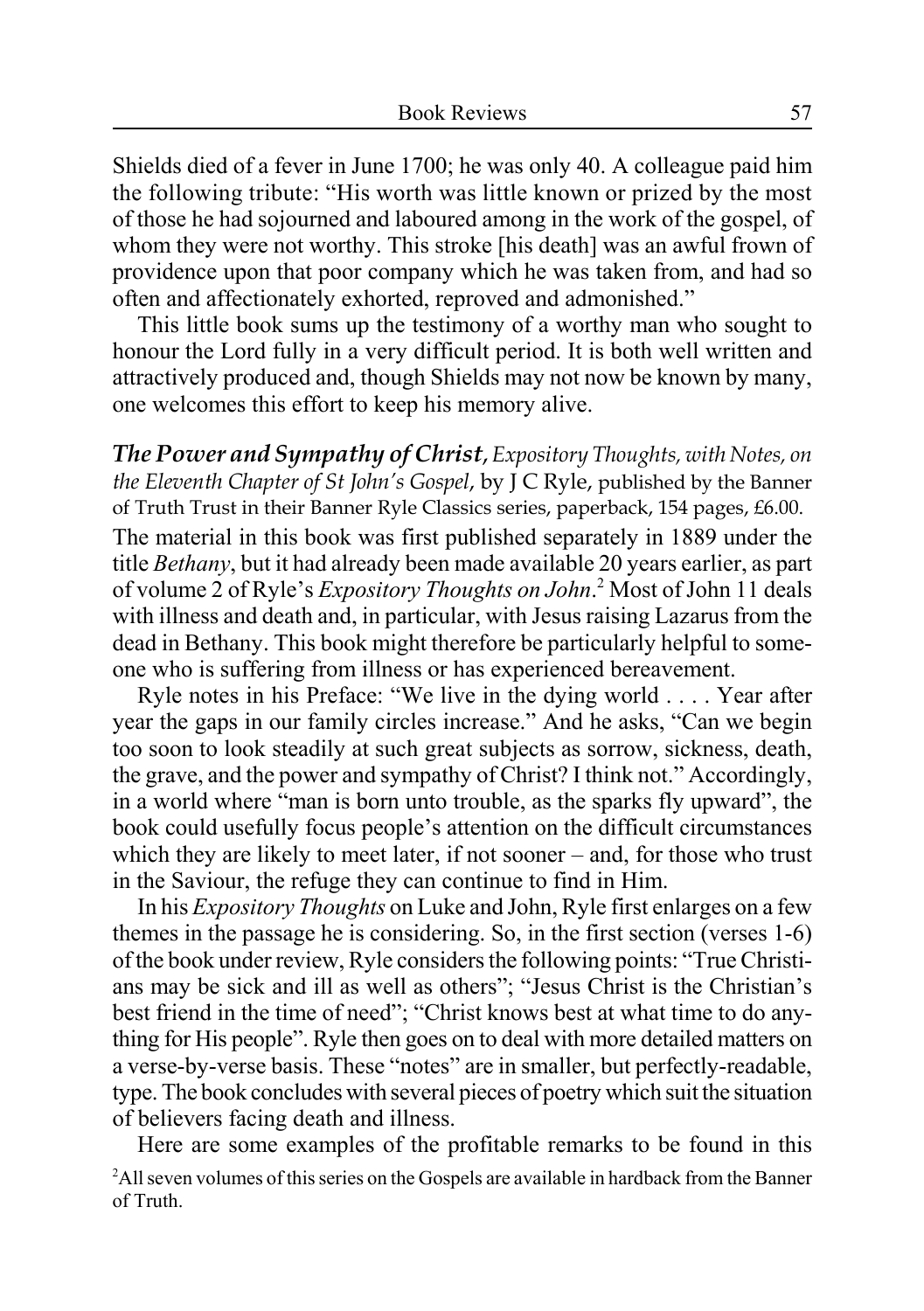book: "Grace does not exempt us from trial. Sickness, on the contrary, is one of God's most useful instruments for sanctifying His saints, and making them bear fruit of patience, and for showing the world that His people do not serve Him merely for what they get of bodily ease and comfort in this life."

"Every true Christian has a Friend in heaven, of almighty power and boundless love. He is thought of, cared for, provided for, defended by God's eternal Son. He has an unfailing Protector, who never slumbers or sleeps, and watches continually over his interests."

"The sharpest sting of death is the sense of unpardoned sin."

"Man's unbelief is a far more deeply-seated disease than it is generally reckoned. It is proof against the logic of facts, against reasoning, against argument, against moral suasion. Nothing can melt it down but the grace of God. If we ourselves believe, we can never be too thankful."

As these quotations indicate, the book is written in that clear, straightforward style for which Ryle was noted. May it do much good!

## **Protestant View**

### **The Pope and Mary**

The religious adoration of Mary, often referred to as "mariolatry", is one of the most blatant corruptions of the Church of Rome. The Pope's New Year homily was brimful of this dreadful error. If one is "entangled in life's knots", then the advice from the Vatican is, "Lift up your eyes to Mary . . . she is present wherever she is needed". The many blasphemous assertions made by the Pope on this occasion include the statements that Mary "is a mother who generates in her children the amazement of faith. . . . Faith is a bond with God that engages the whole person; to be preserved, it needs the Mother of God." He further said that "God Himself needed a mother".

The failure to distinguish properly between Christ's humanity – which was born of the Virgin – and His essential and uncreated divinity as the Son of God, allows Rome to ascribe the title "Mother of God" to Mary and thence to open the door to ascribing divine attributes and veneration to her. The Lord Jesus Christ was the Son of Mary according to His humanity but not the son of Mary according to His Person as the eternal Son of God. The unity of His Person as God-man allows the attributes of His humanity and His sufferings in our nature to be ascribed to His whole Divine Person, but this does not mean that Mary can be regarded as the mother of deity in any sense. Of course, the "Mary" of Rome is not the Mary of the Bible; she is none other than the Queen of Heaven of the ancient heathen religions.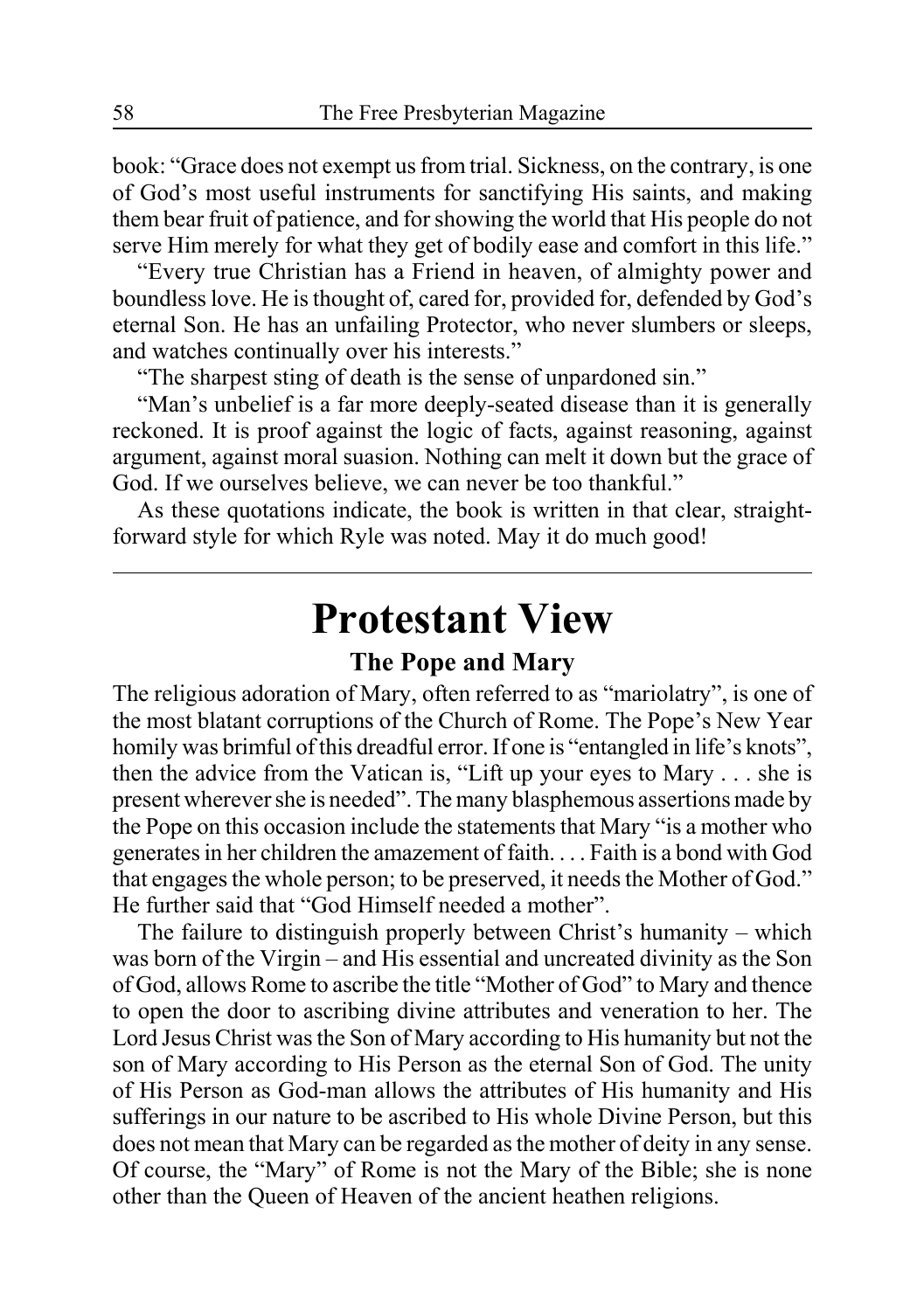Robert Shaw writes very appropriately concerning the offering of prayer to Mary and other human mediators in the Roman Church: "It must import that they are omnipresent and omniscient; for how could the Virgin Mary, for example, have any knowledge of the prayers which are addressed to her at the same time in ten thousand places, and, it may be, by millions of individuals? Protestants, therefore, with good reason, reject the notion of angelical and human intercessors, and rely solely on the intercession of that glorious Mediator whom the Father heareth always." *AWM*

# **Notes and Comments**

### **Chinese Persecution of Christians**

The end of the Cultural Revolution, almost 40 years ago, heralded a time of more openness and tolerance of Christianity in China. Government registered churches, (called Three-Self churches) and even some non-registered churches could hold church services reasonably freely. Pastors within the state churches were allowed to proclaim the gospel, and there were claims of millions of converts being added to the Church. However, Communism is once again showing its true colours. In February 2018 new anti-religious guidelines were proposed and the Communist Party began using increasing force to persecute worshippers. House churches, previously unregistered, were ordered to register or disband and the state churches themselves came under severe attack. In the last few months of 2018 reports show that the situation has deteriorated even further with "a veritable storm of persecution unleashed" against Christians.

Christian students at schools and universities and Christian doctors and nurses in hospitals are being coerced into renouncing their faith. One province demands that Christian teachers sign a document stating, "I resolve not to believe in religion nor to attend any religious activities nor to propagate religion". In Zhejiang province, Christians are being forced to sign statements stating "that they originally did not really understand Christianity, but [that] now they have a more comprehensive understanding of religious belief and of their own spiritual needs, they have decided from today no longer to attend Christian activities and no longer to believe in Christianity". This is being imposed by the Communist Party even on ordinary people in small villages. In Henan province – home to millions of professing Christians – the persecution has been extremely vicious. Hudson Taylor Ministries reported in December 2018 that nearly 200 government-run churches in Xinyang County in Henan have been reduced to three. It goes on to say, "Police patrol every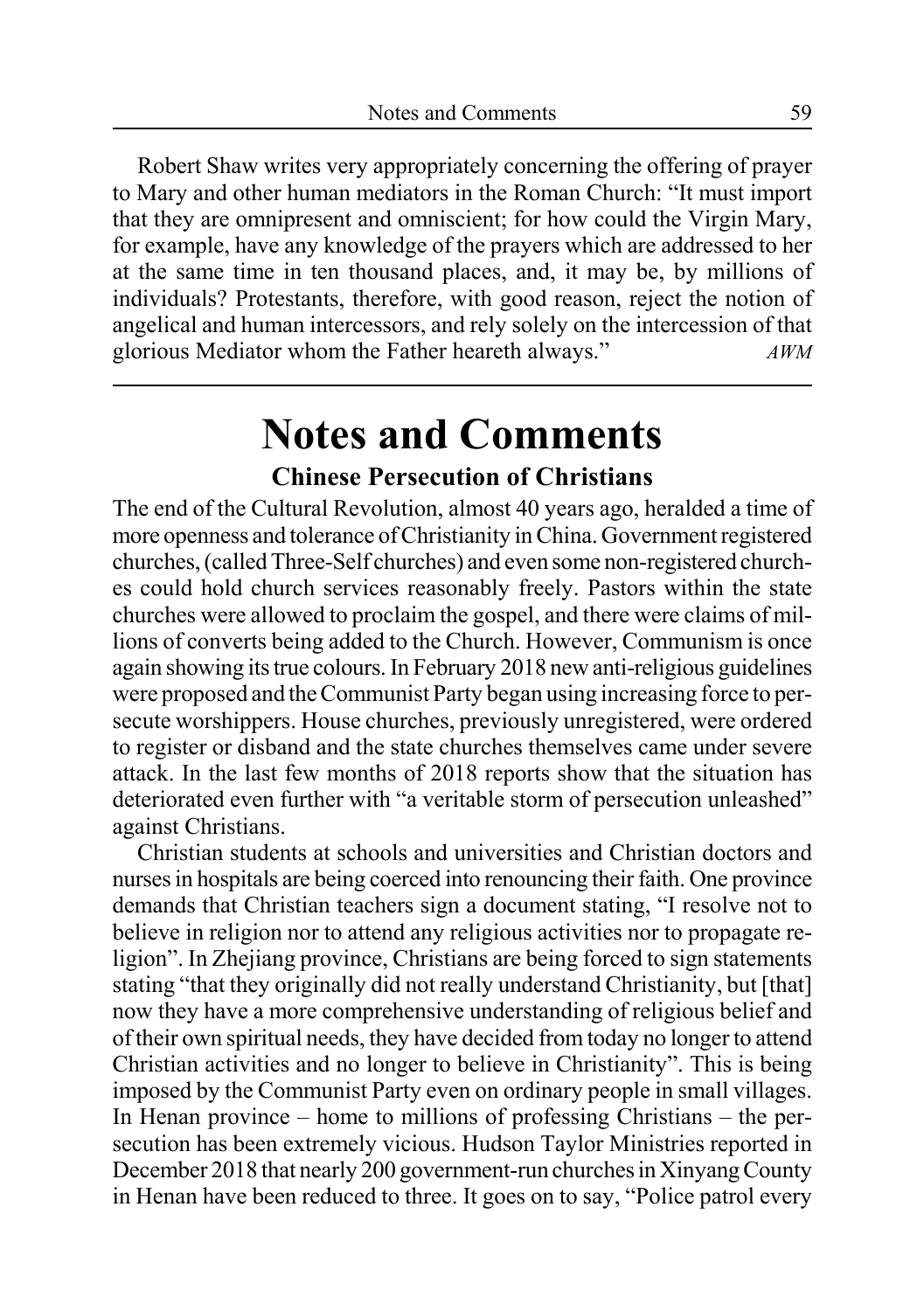village to stop house-church meetings, and believers are being forced to gather at 4.30 am to avoid discovery".

Over the years, there has been an increased interest in the Reformed faith across parts of China and hundreds of worshippers of Calvinistic persuasion gather to worship in city house churches. These are being especially targeted, resulting in some pastors signing a statement calling on the Government to restore freedom of religion as laid down in China's constitution. However, the danger is that their action may lead to even more brutal persecution.

One unofficial church in south-west China stated that more than 100 Protestants were snatched from their homes across Chengdu in the Sichuan province and taken into custody. These included a pastor and his wife. The pastor said, "We are willing to have 200, 300 and even 500 of us locked up".

He also called on church members to keep worshipping and meeting outdoors if places could not be found to rent. He urged them never to stop gathering to worship God. How courageous these people are in the face of such adversity! On their release, photos were leaked out showing injuries that were allegedly inflicted by police. One witness said, "Three of the released brothers and sisters told me they were violently handled by police when they were in custody, including being stomped on. One of the brothers was dragged by police with his hands and feet bound together, causing multiple injuries." According to one source, those released are being watched around the clock at home. They have been told that their church is an illegal organisation. Other reports speak of houses being searched without a warrant, goods being confiscated and threats being made against worshippers.

The state-run churches are treated no better. In November last year Zion Church, which is a government-approved, Protestant, Three-Self church, had its building demolished by the government; the reason given was that the authorities wanted to build a road where the church was situated. This church had 1500 regular worshippers and, after repeated threats against it and its congregation, combined with repeated damage to the building, it was eventually reduced to a pile of rubble. Zion Church was built in 2009 with money donated by its members and was situated at the centre of a Christian community. It covered a large area and accommodated gatherings of more than 300 people at a time.

Another serious case is that of John Cao, who was originally taken into police custody in March 2017. He and a colleague worked as missionaries and had crossed the border between China and Myanmar many times, with the knowledge of Chinese officials, but this time he was arrested and sentenced to seven years in prison for "organising illegal border crossings". He and his wife and two sons are US citizens, and he had pastored a Chinese church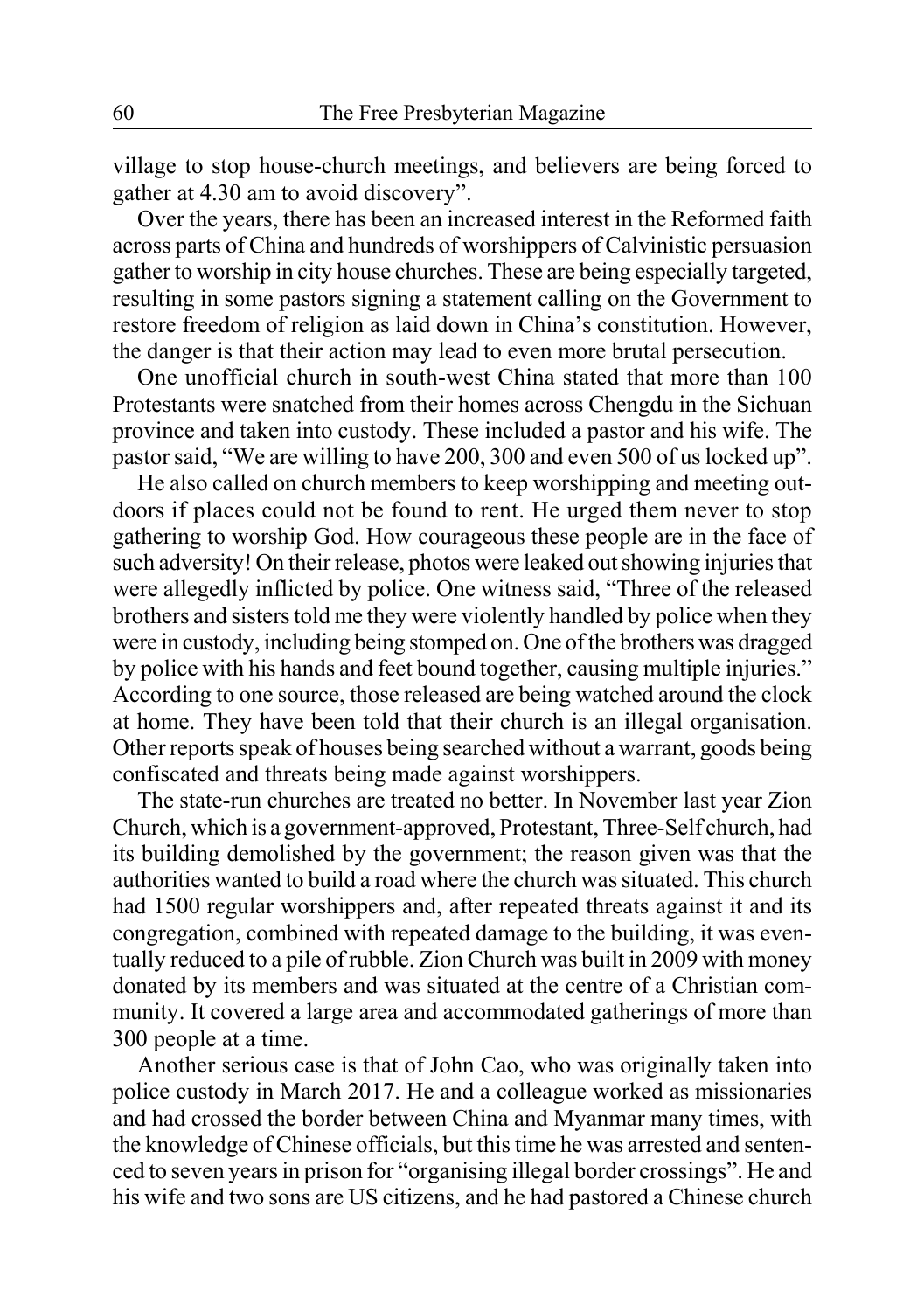in North Carolina after coming to America. Since becoming a missionary, he has founded Christian schools for more than 2000 poor children in Myanmar and is highly regarded there for his work. At the moment, highlevel officials in the USA are trying to secure his release.

The above snapshots give us some indication as to how the wind is blowing in China today. However, we believe God is working by His Spirit in that great land, where more than 1.4 billion souls live. Godly men sowed the good seed there over past centuries and the promise is, "Behold, these shall come from far . . . and these from the land of Sinim" (Is 49:12). There is also the promise of Matthew 5:10: "Blessed are they which are persecuted for righteousness sake: for theirs is the kingdom of heaven". *KHM*

### **An Interesting Petition**

In 2017 the UK Government set up a website through which people could petition the Government. Petitions run for six months, and those which receive more than 10 000 votes get a Government response, while those with more than 100 000 votes may be debated in Parliament. Of the 13 000 petitions so far, the most popular has been that calling for a No-Deal Brexit which has attracted 300 000 votes and is still running. Six other petitions have received more than 200 000 votes and 28 others have received over 100 000 votes.

One interesting petition is that calling for parents to have the right "to opt their child out of Relationship and Sex Education" when it becomes mandatory in England in September 2020. At the time of writing this has received 76 000 votes. We wish this petition every success, but the interesting thing about it is the places from which it is receiving support. This can be viewed on the Government website, which gives the information by parliamentary constituency. Most constituencies contribute a handful of votes (many are in single figures), but a few contribute over a thousand (which is more than any single constituency has contributed to the No-Deal Brexit petition mentioned above). These are: Blackburn, Blackley and Broughton, Bradford East, Bradford West, Birmingham (Hodge Hill), Birmingham (Hall Green), Birmingham (Ladywood), Hendon, Finchley and Golders Green, Hackney North and Stoke Newington, Ilford South, and East Ham. Several others such as Slough and two of the Leicester constituencies have contributed slightly under a thousand.

Almost all of these constituencies have strong Muslim populations, and it seems likely that there is an active Muslim campaign supporting the petition. If this is so, then it also seems likely that the Relationship and Sex Education legislation is heading for trouble when it comes to be implemented in 2020. It would not be easy to enforce it on a school where the parents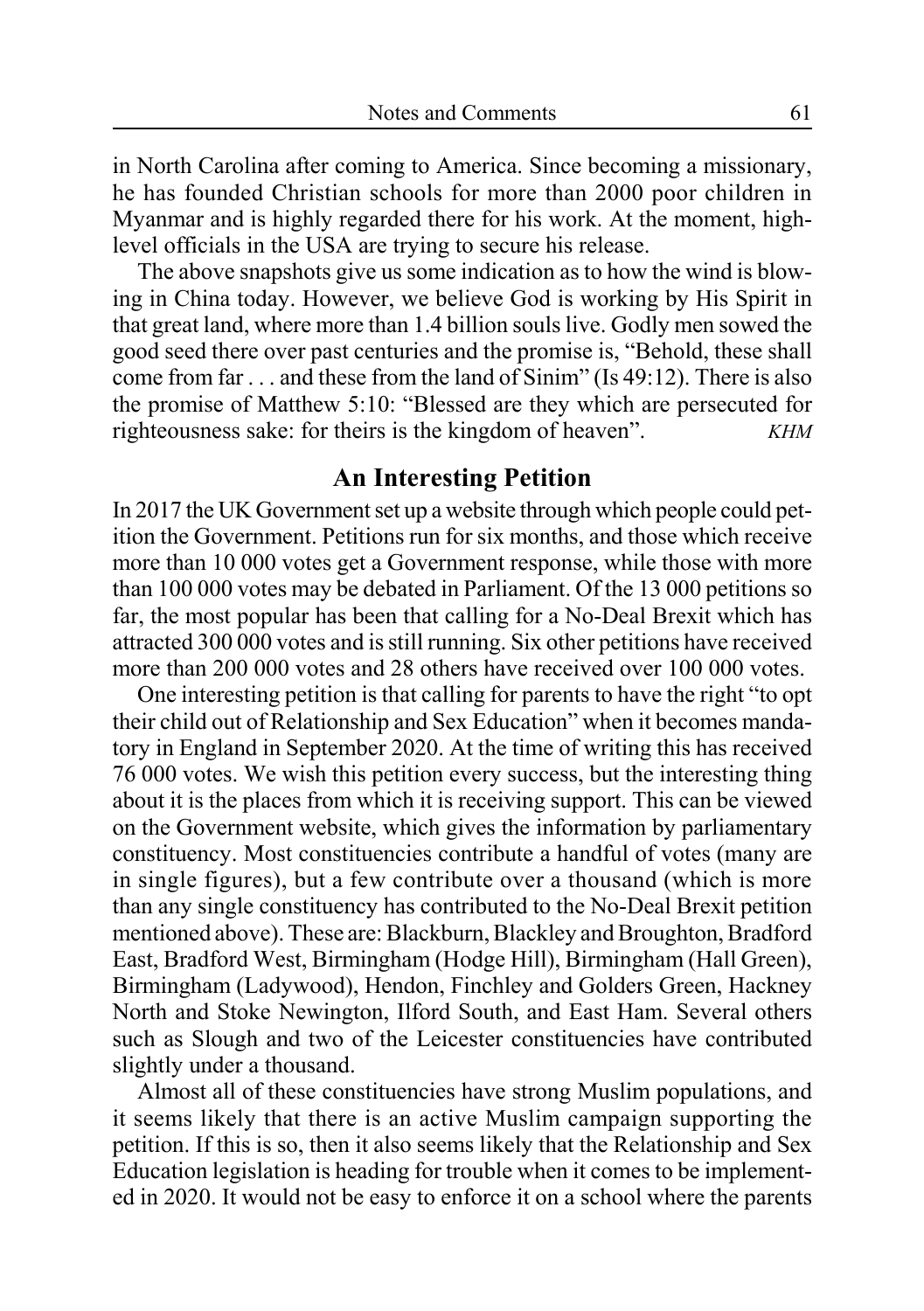were united and determined in their opposition. Much as we dread the rise of Islam in Britain, it is good to see the pro-sodomite regime running into difficulties. God often uses one part of Satan's kingdom to oppose and hinder another part: "The children of Ammon and Moab stood up against the inhabitants of mount Seir, utterly to slay and destroy them: and when they had made an end of the inhabitants of Seir, every one helped to destroy another" (2 Chr 20:23). *DWBS*

### **Former Church of Scotland Moderator on Burns**

An article on a former Moderator of the Church of Scotland appeared in *The Herald* on 1 January 2019 highlighting his praise for the Scottish poet Robert Burns. Rev John Chalmers speaks highly of Burns because of his "genius for holding a mirror in front [of] his contemporaries and exposing their sanctimonious cant and humbug". He even compares Burns with the Saviour: "Jesus exposed the hypocrisy of the scribes and Pharisees of his day. Burns did the same for the self-righteous of his day."

Now there is no question about Burns' abilities as a poet, but for a churchman to put Burns in the same category as Jesus is almost unbelievable, especially given the poet's lifestyle. As described in *The Herald* article, "he was said to have fathered 14 children by six different mothers", before he died at the age of 37, "and religion throughout his life seems to have been a humanitarian Deism", which rejects divine revelation entirely.

Hypocrisy and cant are, to state the obvious, in no way commendable; they are condemned by the Scriptures. But not least among the spiritual needs of this generation is to hear about God's demands for a godly life and to see holiness lived out in the consistently-godly way that many of God's children have been enabled to follow before the world.

How much Scotland needs a consistent witness in favour of scriptural morality from its national Church! But more, it needs a consistent witness to what constitutes true godliness, as was perfectly exemplified in the life of Jesus. Those who are truly godly have been delivered from hypocrisy and are looking to Christ alone for salvation from the guilt and power of sin.

### **Church Information South Harris Induction**

A good gathering assembled in Leverburgh on Thursday, 15 November 2018, for the induction of Rev K M Watkins to the South Harris congregation. Although the forecast had been for stormy weather, the evening of the induc-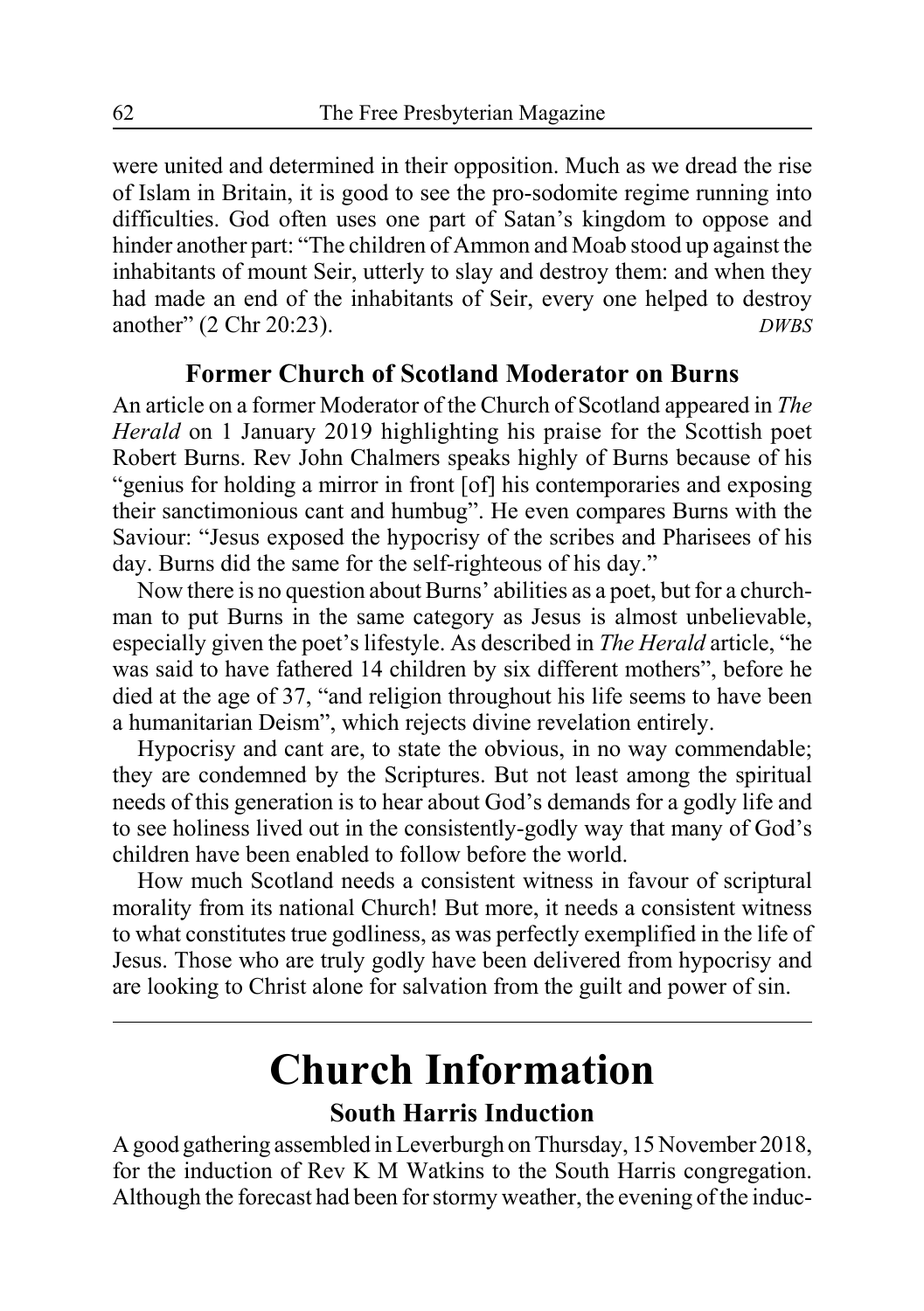tion was calm and dry and those friends who gathered from further afield were able to arrive unhindered. The vacancy in the South Harris congregation was relatively short, lasting from March 2017, when the former pastor, Rev K D Macleod, was translated to the Inverness congregation. Having expressed their desire that Rev K M Watkins, Barnoldswick, be called to become their minister, the call from the South Harris congregation was accepted by Mr Watkins at a meeting of the Southern Presbytery in September.

Having ascertained that there were no objections to the life and doctrine of Rev K M Watkins, the Outer Isles Presbytery proceeded with the induction. Before public worship commenced, Revs D A Ross, K D Macleod, D A K Macdonald and I D MacDonald, were associated with the Presbytery. The Moderator of Presbytery, Rev J R Tallach, then went to the pulpit and preached an appropriate discourse on 2 Corinthians 5:20-21: "Now then we are ambassadors for Christ, as though God did beseech you by us: we pray you in Christ's stead, be ye reconciled to God. For He hath made Him to be sin for us who knew no sin: that we might be made the righteousness of God in Him."

At the conclusion of this part of the worship, the Moderator called Mr Watkins to answer the questions put to ministers at their induction to a charge. When the pastor-elect had answered the questions satisfactorily and signed the Formula, the Moderator, in the name of the Presbytery and by the authority of the King and Head of the Church, inducted Mr Watkins to the pastoral charge of South Harris. The brethren then gave Mr Watkins the right hand of fellowship. Rev A W MacColl then addressed Mr Watkins, from Proverbs 18:1, "Through desire a man, having separated himself, seeketh and intermeddleth with all wisdom". Rev J B Jardine exhorted the congregation to their duties to support their new minister and attend the public means of grace diligently on Sabbath and weekday – basing his address on the promise contained in their call, to give Mr Watkins "all dutiful respect, encouragement and obedience in the Lord".

Rev D A Ross and Rev K D Macleod were invited to speak, and a number of messages of good will, from various ministers of the Church at home and overseas, were read aloud. The newly-inducted pastor went to the front door of the church to be welcomed by the congregation.

The Harris people are noted for their kind hospitality and this was once again witnessed by the abundant and excellent buffet prepared by the congregation, which was enjoyed by many of those who had gathered for the happy occasion. The congregation expressed their thanks to Rev J B Jardine, their Interim Moderator during the vacancy, and their best wishes to Mr and Mrs Watkins, by presenting gifts to them. Mr Watkins warmly thanked the cong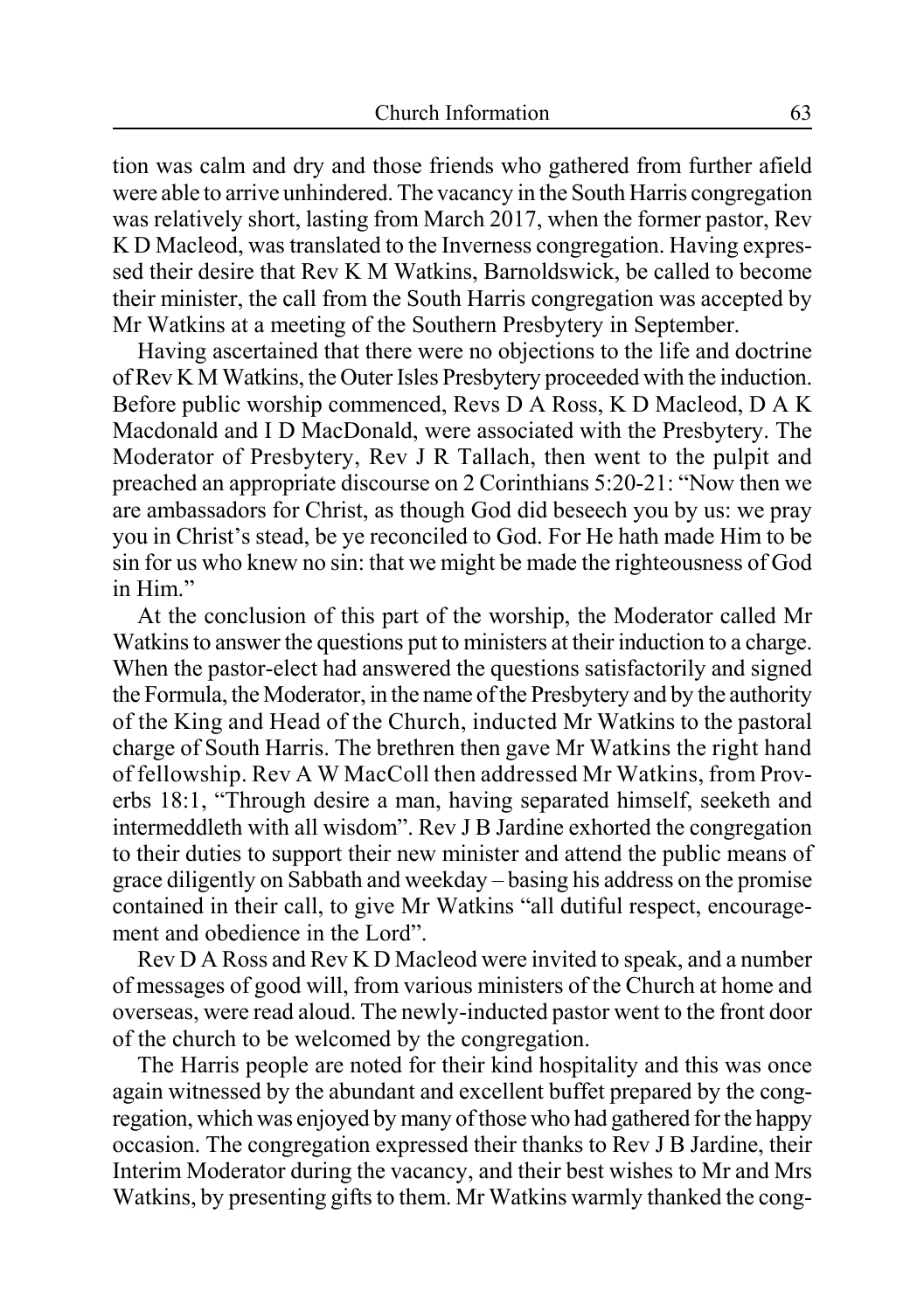regation for their kindness. We are thankful to the Most High that the numerous friends who had gathered were all taken safely to their destinations.

It is a most solemn and spiritually-important matter when a minister is removed from one sphere of labour and planted in another. The messengers of Christ are stars in the hands of Him who walketh among the golden candlesticks and He is sovereign in placing them where He wills. This sovereign activity of the settling of ministers has an unspeakably significant effect, bearing upon the eternal state of those precious souls to whom the light of the gospel shines, whether that gospel is embraced or rejected. May the light of truth shine very brightly in South Harris in coming days and may sinners be turned from darkness to light, from the power of Satan to God.

We pray that Mr Watkins' settlement in Leverburgh will thus indeed be for the good of precious souls, for the strengthening of the Church in the Western Isles and for the glory of the King of Zion, that His Word may have free course and be glorified. "For Zion's sake I will not hold My peace, and for Jerusalem's sake I will not rest, until the righteousness thereof go forth as brightness, and the salvation thereof as a lamp that burneth. . . . I have set watchmen upon thy walls O Jerusalem, which shall never hold their peace day nor night: ye that make mention of the Lord keep not silence. And give Him no rest, till He establish, and till He make Jerusalem a praise in the earth" (Is 62:1,6,7). (Rev) *A W MacColl*, Clerk of Presbytery

### **Committee Meetings**

Synod committees will meet, DV, in Inverness Free Presbyterian Church on Tuesday, March 20, as follows:

- 10.00 10.30 Church Interests Committee
- 10.30 12.00 Training of the Ministry Committee
- 12.00 13.00 Sabbath Observance Committee
- 14.00 15.00 Outreach Committee
- 14.00 17.00 Finance Committee
- 15.00 17.00 Religion and Morals Committee
- 18.00 19.30 Publications and Bookroom Committee
- 19.30 20.30 Welfare of Youth Committee
- 19.30 20.30 Overseas Committee

*(Rev) K M Watkins,* Clerk of Synod

### **Bookroom Fund**

By appointment of Synod, the Special Collection on behalf of the Bookroom Fund, is due to be taken in congregations during February.

*W Campbell,* General Treasurer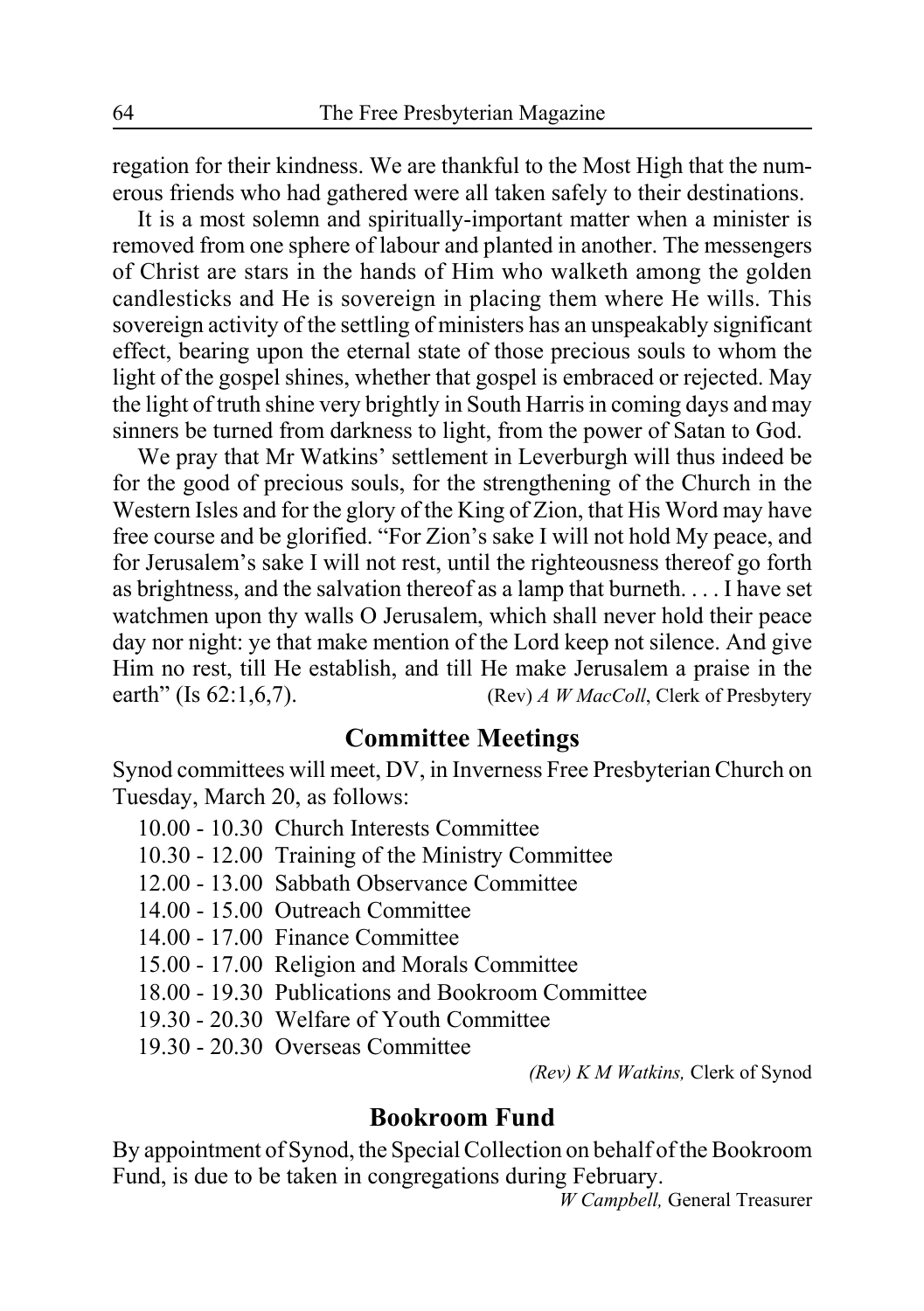### **FREE PRESBYTERIAN PLACES OF WORSHIP**

#### **Scotland**

**Aberdeen:** 2 Alford Place, AB10 1YD, Sabbath 11 am, 6 pm; Tuesday, 7.15 pm. Rev D W B Somerset BSc DPhil, 18 Carlton Place, Aberdeen, AB15 4BQ; tel: 01224 645250.

**Bracadale Duirinish-Strath: Struan:** Sabbath 12 noon. **Glendale** and **Vatten:** Sabbath 6pm, alternately. Thursday 7 pm, rotating between Struan, Vatten and Glendale. Contact Rev I D MacDonald; tel: 01478 612110.

**Dingwall:** Church, Hill Street, IV15 9JP: Sabbath 11 am, 6.30 pm; Wednesday 7.30 pm. **Beauly** (Balblair): Sabbath 6.30 pm, Thursday 7.30 pm. Contact Mr K H Munro; tel: 01463 831783.

**Dornoch:** Sabbath 11.30 am. Manse tel: 01862 810615. **Bonar:** Sabbath 6 pm. Wednesday 7.30 pm (alternately in Dornoch and Bonar). **Lairg:** Church and Manse; **Rogart:** Church; no F P services. Contact Mr A Sutherland; tel: 015494 02115.

**Dundee:** Manse. No F P Church services.

**Edinburgh:** 63 Gilmore Place, EH3 9NU, Sabbath 11 am, 6 pm; Thursday 7.30 pm. Rev D Campbell, 35B Barnton Avenue West, Edinburgh EH4 6DF; tel: 0131 312 8227, e-mail: dcampbell1560@gmail.com.

**Farr** (by Daviot)**:** Sabbath 12 noon. **Tomatin:** Sabbath 12 noon. **Stratherrick:** Sabbath 12 noon. (Each of these services is held once in three weeks as intimated). **Farr:** Thursday 7.30 pm (as intimated). Contact Mr M J Schouten; tel: 01463 221776.

**Fort William:** Monzie Square, Sabbath 11 am, 6.30 pm as intimated. Manse: 15 Perth Place, PH33 6UL; tel: 01397 708553. Contact Mr D A McKinnon. Tel: 01397 702597.

**Gairloch** (Ross-shire): Sabbath 11 am, 6.30 pm. Prayer meeting in **Strath**, Thursday 7.30 pm. Rev A E W MacDonald MA, F P Manse, Gairloch, Ross-shire, IV21 2BS; tel: 01445 712247.

**Glasgow:** St Jude's Church, 137 Woodlands Road, G3 6LE. Sabbath 11 am and 6.30 pm; Wednesday 7.30 pm. Rev R MacLeod, 4 Laurel Park Close, Glasgow, G13 1RD; tel: 0141 954 3759.

**Greenock:** Sabbath 2.30 pm, held in Free Church of Scotland hall, 14 Jamaica Street, PA15 1XX. Sabbath 2.30 pm. Contact Rev R MacLeod; tel: 0141 954 3759.

**Halkirk:** Sabbath 11.30 am; Thursday 7.30 pm. Rev W A Weale, F P Manse, Bridge Street, KW12 6YG; tel: 01847 831758. **Thurso:** Duncan Street; Sabbath 5 pm; **Strathy:** Sabbath: 6 pm (first and third Sabbaths of month).

**Harris (North): Tarbert:** Sabbath 12 noon, 6 pm. **Tarbert** and **Stockinish:** Tuesday 7.30 pm alternately. Rev J B Jardine BD, F P Manse, Tarbert, Isle of Harris, HS3 3DF; tel: 01859 502253, e-mail: northharris.fpc@btopenworld.com.

**Harris (South): Leverburgh:** Sabbath 12 noon, 6 pm; Wednesday 7 pm. **Sheilebost:** as intimated. Rev K M Watkins BA, F P Manse, Ferry Road, Leverburgh, Isle of Harris, HS5 3UA; tel: 01859 520271.

**Inverness:** Chapel Street, IV1 1NA; Sabbath 11 am, 6.30 pm; Wednesday 7.30 pm. Rev K D Macleod BSc, 11 Auldcastle Road, Inverness, IV2 3PZ; tel: 01463 712872.

**Kinlochbervie:** Sabbath 6 pm; **Scourie:** Sabbath 11:30 am, Tuesday 7 pm (as intimated). Contact Mr A Ross; tel 01971 502099. **Kyle of Lochalsh:** Sabbath 6 pm. Manse tel: 01599 534933. Contact Rev D A Ross; tel: 01445 731340.

**Laide** (Ross-shire): Sabbath 12 noon, 6 pm; Wednesday 7.30 pm. Rev D A Ross. F P Manse, Laide, IV22 2NB; tel: 01445 731340. **Lochcarron:** Sabbath 11 am, 6 pm; Wednesday 7 pm. Manse.

**Lochinver:** Church. No F P services at present. Manse.

**Ness:** Sabbath 12 noon, 6 pm; Wednesday 7 pm. Rev A W MacColl MA PhD, F P Manse, Swainbost, HS2 0TA; tel: 01851 810228. **North Tolsta:** Sabbath 12 noon, 6 pm; Thursday 7 pm; 1st Monday of month 7 pm. Manse tel: 01851 890325. Contact Rev J R Tallach; tel: 01851 702501.

**North Uist: Bayhead:** Sabbath 12 noon, 6 pm; Thursday 7.30 pm (fortnightly). Manse tel: 01876 510233. Contact: Rev J B Jardine; tel: 01859 502253.

**Oban:** Church and Manse. No F P services at present.

**Perth:** Pomarium, off Leonard Street. Sabbath 11 am, 6 pm; Wednesday 7.30 pm. Contact Rev D Campbell; tel: 0131 312 8227.

**Portree:** Sabbath 12 noon, 6.30 pm; Wednesday 7 pm.. Rev I D MacDonald, F P Manse, Achachork, Portree, IV51 9HT; tel: 01478 612110. **Raasay:** Sabbath 12 noon, 6 pm. Contact Rev I D MacDonald; tel: 01478 612110.

**Shieldaig:** Sabbath 11 am; **Applecross:** Sabbath 6pm. Tuesday 7 pm (alternately in Shieldaig and Applecross). Shieldaig manse tel: 01520 755259, Applecross manse tel: 01520 744411. Contact Rev D A Ross; tel: 01445 731340.

**Staffin:** Sabbath 12 noon, 5 pm; Wednesday 7 pm. Rev D Macdonald, F P Manse, Clachan, Staffin, IV51 9HY tel: 01470 562243. **Stornoway:** Matheson Road, Sabbath 11 am, 6.30 pm; Thursday 7.30 pm. **Achmore:** Sabbath 12 noon; Tuesday 7 pm. Rev J R

Tallach MB ChB, 2 Fleming Place, Stornoway, HS1 2NH; tel: 01851 702501. **Tain:** Church and Manse. **Fearn:** Church. No F P services. See Dornoch and Bonar.

**Uig (Lewis) Miavaig:** Sabbath 12 noon Gaelic, 6 pm English; Wednesday 12 noon. Manse tel: 01851 672251. Contact Rev A W MacColl; tel: 01851 810228.

**Ullapool:** Sabbath 11 am, 6 pm; Wednesday 7.30 pm. Manse: Quay Street, IV26 2UE; tel: 01854 612449.

#### **England**

**Barnoldswick:** Kelbrook Road, Sabbath 11 am, 6 pm; Friday 7.30 pm; Wednesday 8 pm, alternately in Sandbach and Gatley. **South Manchester:** Sabbath 6.00 pm, in Trinity Church, Massie Street, Cheadle (entry at rear of building). Contact Mr R Middleton, 2 Emerald Drive, Sandbach, CW11 4ND; tel: 01270 761673.

**Broadstairs:** Sabbath 11 am, 5 pm at Portland Centre, Hopeville Ave, St Peter's; Tuesday 7 pm at Friends' Meeting House, St Peter's Park Rd. Contact Dr T Martin; tel: 01843 866369**.**

**London:** Zoar Chapel, Varden St, E1. Sabbath 11 am, 6.30 pm; Wednesday 7.15 pm. Rev J MacLeod MA, 6 Church Ave, Sidcup, Kent, DA14 6BU; tel: 0208 309 1623.

#### **Northern Ireland**

**Larne:** Station Road. Sabbath 11.30 am, 6.30 pm. Contact Rev R Macleod; tel: 0141 954 3759.